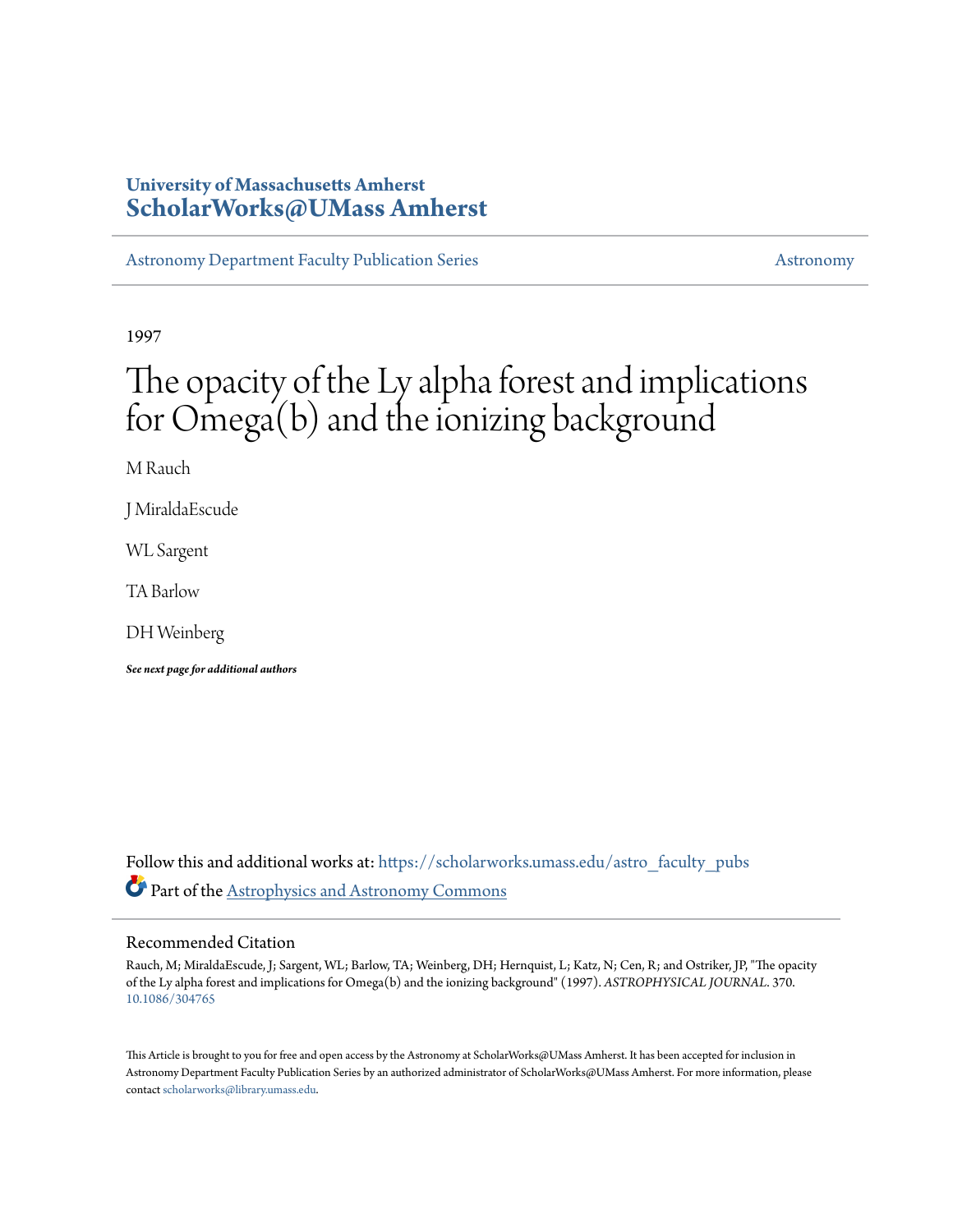# **Authors**

M Rauch, J MiraldaEscude, WL Sargent, TA Barlow, DH Weinberg, L Hernquist, N Katz, R Cen, and JP Ostriker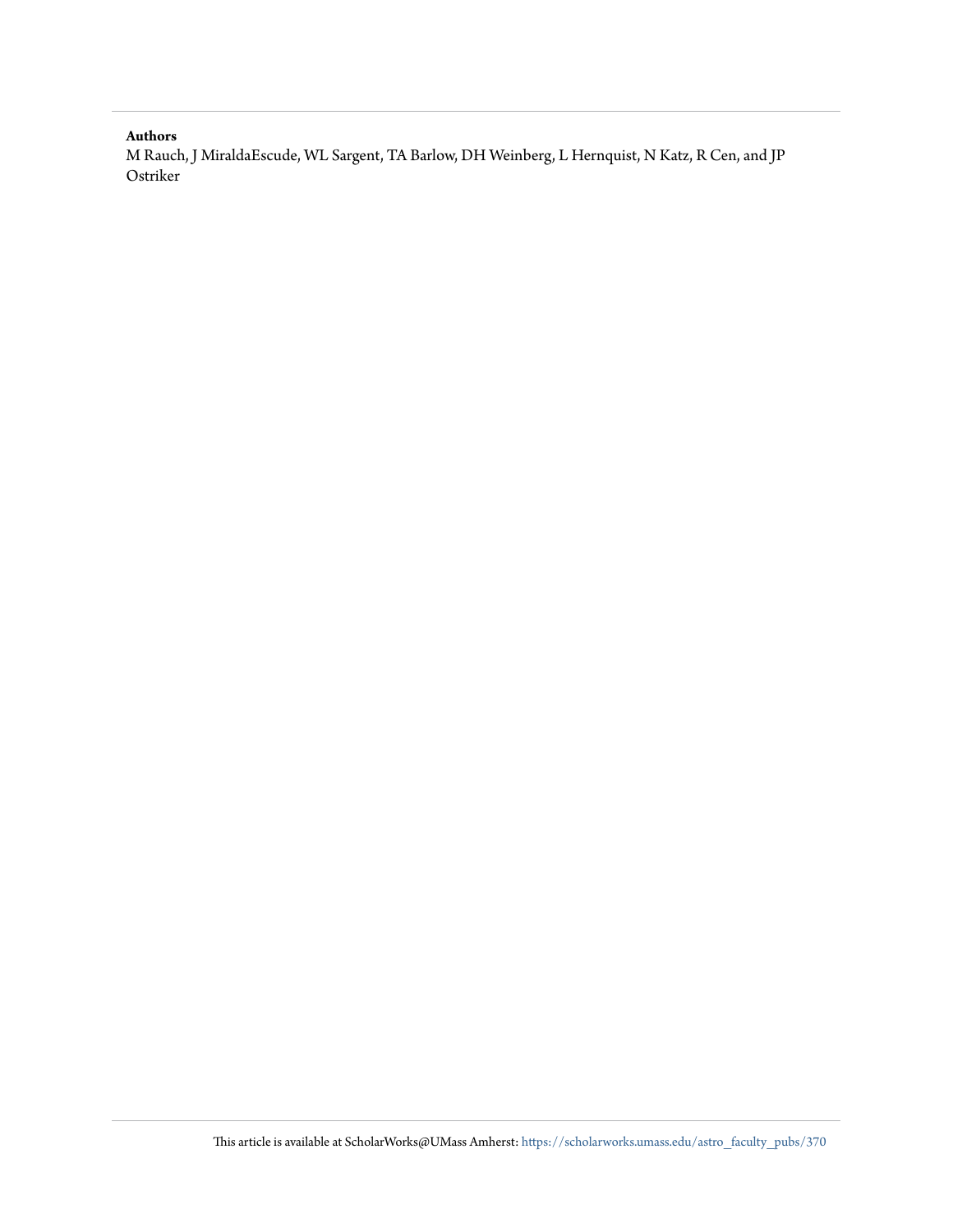# The Opacity of the Lyman Alpha Forest and Implications for  $\Omega_{barrow}$  and the Ionizing Background<sup>1</sup>

Michael Rauch<sup>2,10</sup>, Jordi Miralda-Escudé<sup>3,4</sup>, Wallace L.W. Sargent<sup>2</sup>, Tom A. Barlow<sup>2</sup>, David H. Weinberg<sup>5</sup>, Lars Hernquist<sup>6,11</sup>, Neal Katz<sup>7,8</sup>, Renyue Cen<sup>9</sup>, Jeremiah P. Ostriker<sup>9</sup>

Subject Headings: cosmology: observation — intergalactic medium — quasars: absorption lines

submitted to the Astrophysical Journal

<sup>&</sup>lt;sup>1</sup>The observations were made at the W.M. Keck Observatory which is operated as a scientific partnership between the California Institute of Technology and the University of California; it was made possible by the generous support of the W.M. Keck Foundation.

<sup>2</sup>Astronomy Department, California Institute of Technology, Pasadena, CA 91125, USA

<sup>3</sup> Institute for Advanced Study, Princeton, NJ 08540

<sup>4</sup>Department of Physics and Astronomy, University of Pennsylvania, Philadelphia, PA 19104 (present address)

 $5$ Department of Astronomy, The Ohio State University, Columbus, OH  $43210\,$ 

<sup>6</sup>Lick Observatory, University of California, Santa Cruz, CA 95064

<sup>7</sup>Department of Astronomy, University of Washington, Seattle, WA 98195

<sup>8</sup>Department of Physics and Astronomy, University of Massachusetts, Amherst, MA, 98195

<sup>9</sup>Princeton University Observatory, Princeton, NJ 08544

<sup>&</sup>lt;sup>10</sup>Hubble Fellow

<sup>&</sup>lt;sup>11</sup> Presidential Faculty Fellow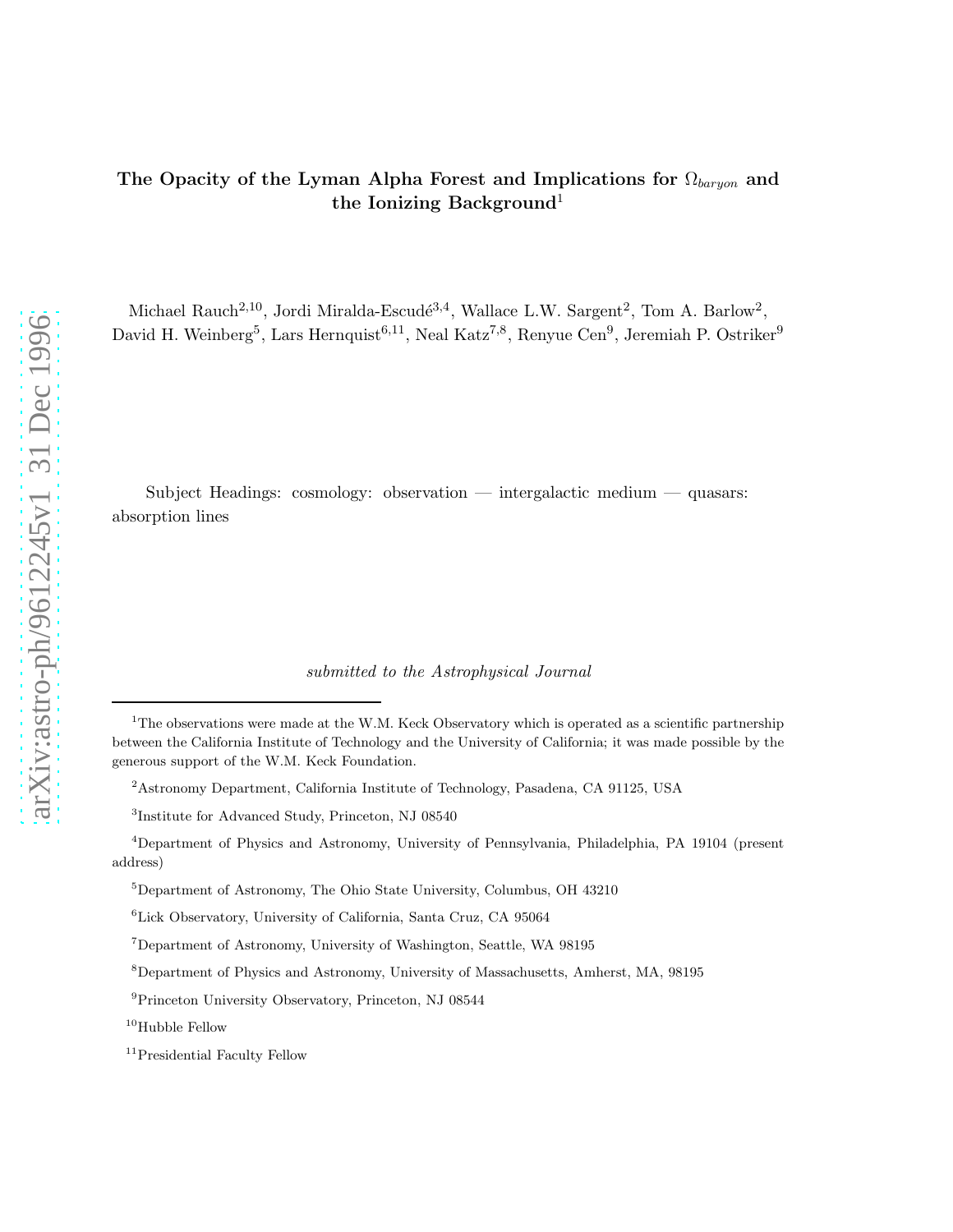# ABSTRACT

We have measured the distribution function of the flux decrement  $D = e^{-\tau}$ caused by  $Ly\alpha$  forest absorption from intervening gas in the lines of sight to high redshift QSOs from a sample of seven high resolution QSO spectra obtained with the Keck telescope. The observed flux decrement distribution function (FDDF) is compared to the FDDF from two simulations of the  $Ly\alpha$ forest: a  $\Lambda$ CDM model (with  $\Omega = 0.4$ ,  $\Lambda = 0.6$ ) computed with the Eulerian code of Cen & Ostriker, and a standard CDM model (SCDM, with  $\Omega = 1$ ) computed with the SPH code of Hernquist, Katz, & Weinberg. Good agreement is obtained between the shapes of the simulated and observed FDDFs for both simulations after fitting only one free parameter, which controls the mean flux decrement. The difference between the predicted FDDFs from the two simulations is small, and we show that it arises mostly from a different temperature in the low-density gas (caused by different assumptions that were made about the reionization history in the two simulations), rather than differences between the two cosmological models per se, or numerical effects in the two codes which use very different computational methods.

A measurement of the parameter  $\mu \propto \Omega_b^2$  $\frac{2}{b}h^3/\Gamma$  (where  $\Gamma$  is the HI ionization rate due to the ionizing background) is obtained by requiring the mean flux decrement in the simulations to agree with the observed one. Estimating the lower limit  $\Gamma > 7 \times 10^{-13}$  s<sup>-1</sup> from the abundance of known QSOs, we derive a lower limit on the baryonic matter density,  $\Omega_b h^2 > 0.021(0.017)$  for the  $\Lambda$ CDM (SCDM) model. The difference between the lower limit inferred from the two models is again due to different temperatures in the low-density gas. We give general analytical arguments for why this lower limit is unlikely to be reduced for any other models of structure formation by gravitational collapse that can explain the observed Ly $\alpha$  forest. The large  $\Omega_b$  we infer is inconsistent with some recent D/H determinations (Rugers & Hogan 1996a,b), favoring a low deuterium abundance as reported by Tytler, Fan & Burles (1996). Adopting a fixed  $\Omega_b$ , the measurement of  $\mu(z)$  allows a determination of the evolution of the ionizing radiation field with redshift. Our models predict an intensity that is approximately constant with redshift, which is in agreement with the assumption that the ionizing background is produced by known quasars for  $z < 3$ , but requires additional sources of ionizing photons at higher redshift given the observed rapid decline of the quasar abundance.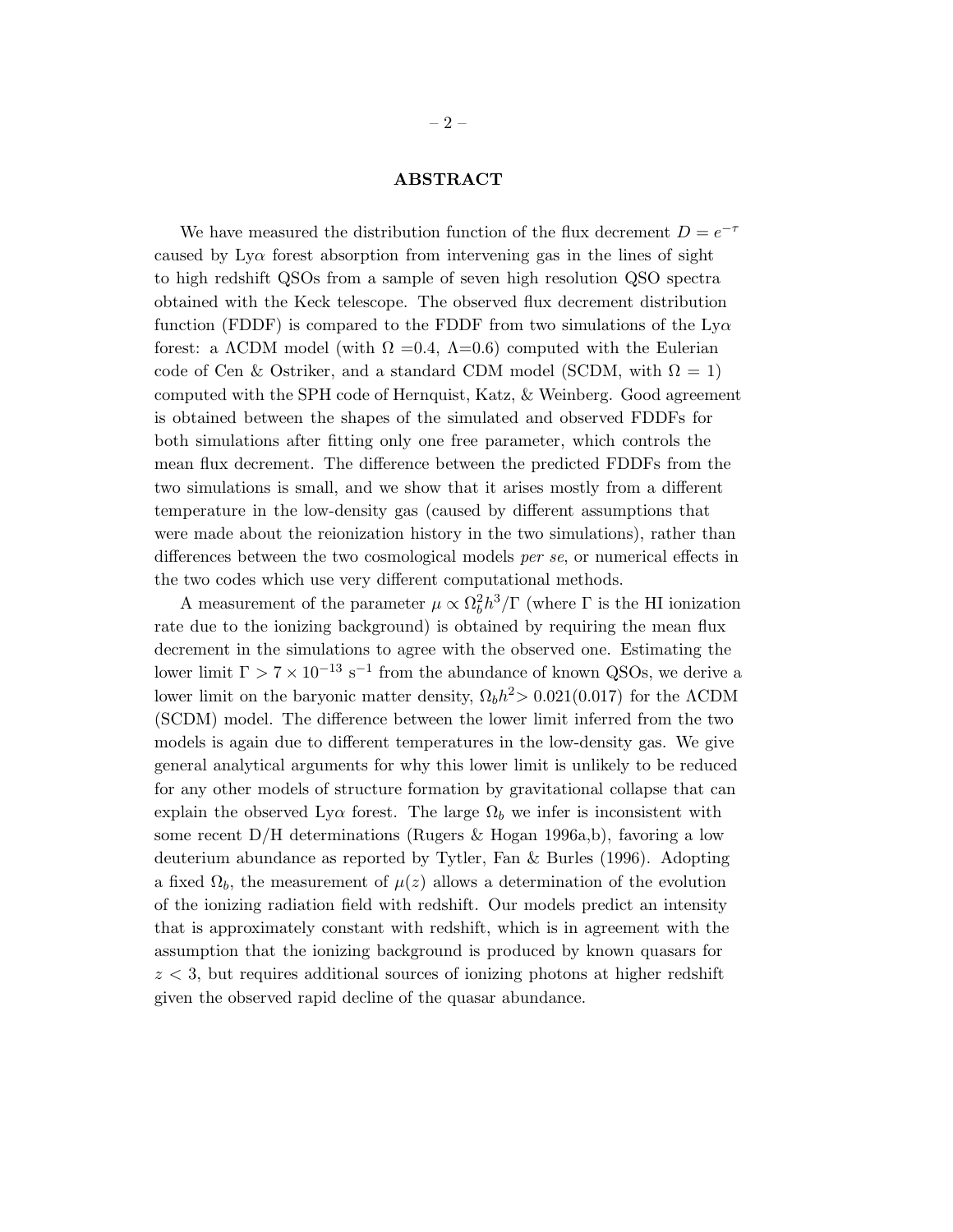#### 1. Introduction

The mean baryon density of the universe is one of the observationally most relevant cosmological parameters. It influences the whole range of observable baryonic structures, from the abundances of primordial nuclei to the observational appearance of the large-scale distribution of intergalactic gas and galaxies. At the same time, the value of  $\Omega_b$  is a testable prediction of the Standard Big Bang model. Using the theory of primordial nucleosynthesis in the early universe we can compute the abundances for the primordial gas as a function of only one parameter, the cosmic baryon density. Consequently,  $\Omega_b$  can be inferred from the measured abundances of the light elements (e.g., Walker et al. 1991). The agreement of the various abundances with observations has long been held as one of two most important successes of the Big Bang theory (the other one being the prediction of the CMB). Recently, attempts have been made to measure  $\Omega_b$  from the deuterium abundance in high-redshift QSO absorption systems (e.g., Songaila et al. 1994; Carswell et al. 1994; Tytler, Fan, & Burles 1996; Burles & Tytler 1996; Rugers & Hogan 1996a,b). These observations exploit the fact that the  $D/H$  ratio is highly sensitive to the baryon density. The absorbing gas clouds have low metallicity, so the deuterium abundance should reflect the primordial value and not be excessively affected by stellar processing. The interpretations of these observations are currently subject to discussion and at the time of writing there is no agreement among different groups about the value of the deuterium abundance.

The predictions of primordial nucleosynthesis would be much more impressive if there were an *independent* method to measure  $\Omega_b$  and it was found to agree with the value required by the abundances of the light elements. In the long run, the best independent measurements may come from observations of the spectrum of fluctuations in the microwave background, which can yield  $\Omega_b$  from the amplitude of the peak caused by acoustic waves (Holtzman 1989; Jungman et al. 1995), as well as other cosmological parameters.

Another possible approach involves counting baryons more "directly" by adding up the contribution to the mean cosmic density from all classes of known astronomical objects. Until now such work has been limited to low redshift objects, such as galaxies and galaxy clusters (e.g. Persic & Salucci 1992; Bristow & Phillips 1994). An unknown fraction of the dark matter known to exist in galaxy halos and clusters of galaxies could be of baryonic origin, and baryons may also hide in the intergalactic medium or in low surface brightness galaxies, where even their gravitational influence is hard to detect. Thus, only a lower limit to the baryon density is obtained from such an inventory of observed baryons.

If we had a complete theory of how the baryons have been distributed over various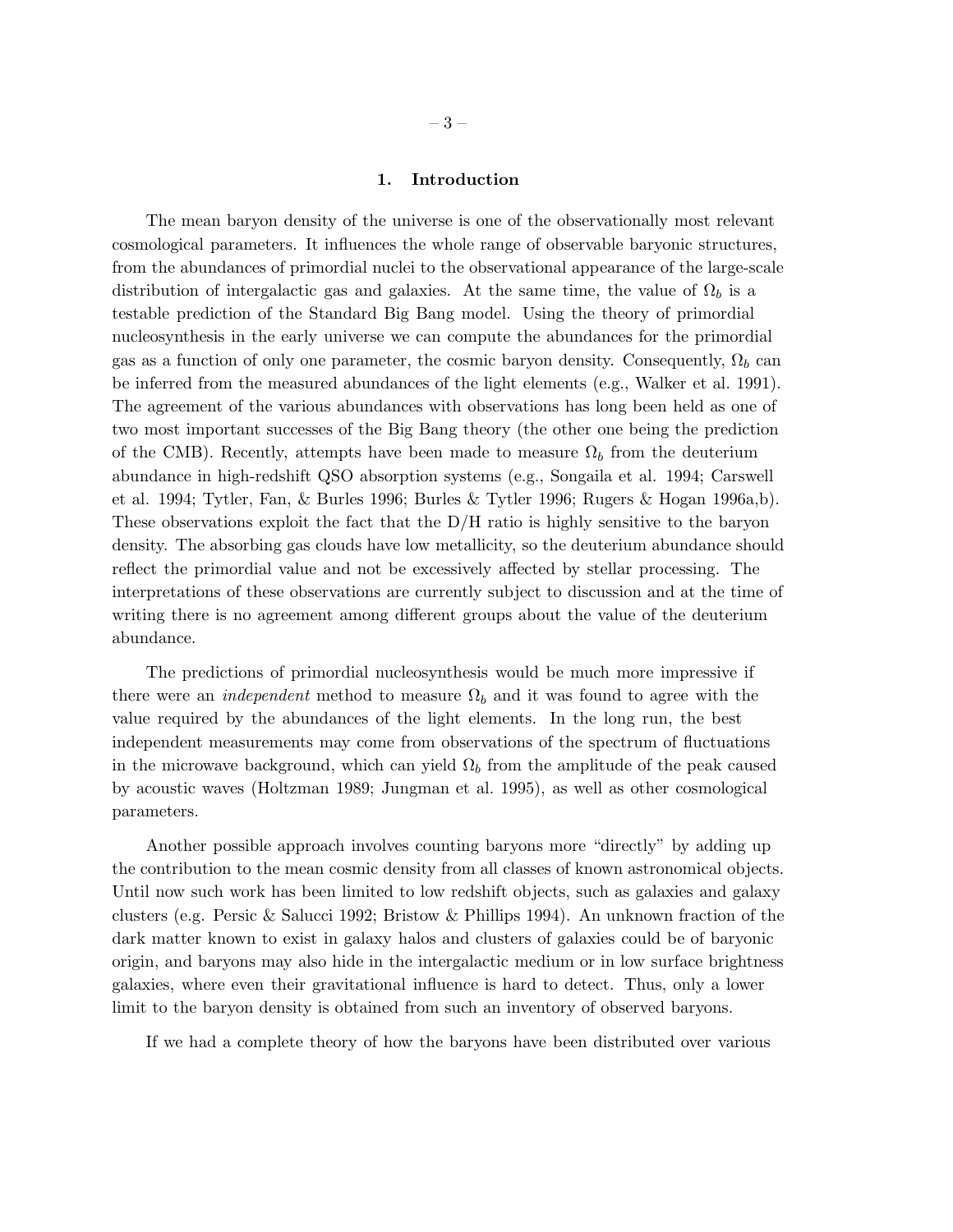classes of astronomical objects at different epochs, as structure in the universe developed, we could in principle predict the cosmic density of baryons from the measurement of only a single tracer of baryonic matter. Observations of highly evolved virialized objects (galaxies and clusters) may not be ideal candidates for such measurements, owing to the theoretical uncertainties in the fraction of the total mass they contain, and in the fate of the baryons which accreted onto these systems. Here we shall instead consider observations of gas in regions of much lower densities outside virialized objects, which probably have a more simple history. Hydrodynamic simulations of increasing resolution allow us to calculate the evolution of this cosmologically distributed gas from initial perturbations down to redshifts accessible to observations, for different cosmological models.

The only way to observationally study the gas at such low densities is by measuring resonance line absorption imprinted on the spectrum of a background light source. This phenomenon was first observed as the so-called Gunn-Peterson effect (Gunn & Peterson 1965): the increasingly redshifted  $Ly\alpha$  absorption from intervening gas in the line-of-sight to a QSO causes an apparent absorption trough blueward of the  $Ly\alpha$  emission line. At high spectral resolution the optical depth for  $Ly\alpha$  absorption is seen to fluctuate sharply, giving rise to the observational phenomenon of the Ly $\alpha$  forest (Lynds 1971). The gaseous structures underlying the  $Ly\alpha$  forest have often been visualized as discrete gas clouds producing the absorption lines, embedded in a low density, distinct "intercloud medium" that might cause a residual Gunn-Peterson absorption trough. However, in a hierarchical structure formation picture where the  $Ly\alpha$  forest originates in gravitational collapse, the photoionized gas occupies a continuous, wide range of densities and pressures as it accretes towards various structures, and there is no distinction between a Gunn-Peterson effect and Ly $\alpha$  forest absorption (Bi 1993; Reisenegger & Miralda-Escudé 1995; Hernquist et al. 1996; Miralda-Escudé et al. 1996; Croft et al. 1997; Bi & Davidsen 1997).

It is easy to see how the strength of the Gunn-Peterson effect must depend on the baryon density and the photoionization rate. The optical depth  $\tau$  of HI Ly $\alpha$  absorption in a quasar spectrum is proportional to the neutral hydrogen column density and inversely proportional to the velocity interval over which the gas is spread,  $\tau \propto dN_{HI}/dv$  (e.g. Spitzer 1978). The neutral hydrogen density is in turn proportional to  $\Gamma^{-1} \alpha(T) n^2$ , for highly ionized gas dominated by photoionization. Here  $n_{HI}$  and n are the neutral hydrogen and the total gas density,  $\alpha(T)$  is the recombination coefficient, and

$$
\Gamma = 4\pi \int_{\nu_T}^{\infty} \frac{J(\nu)}{h\nu} \sigma_{\nu} d\nu \quad s^{-1}
$$
 (1)

is the photoionization rate due to the background radiation with mean intensity  $J(\nu)$ . A clumpy gas with overdensity  $\rho/\bar{\rho}$  and temperature T, expanding with the Hubble flow, and subject to peculiar motions with velocity  $v_{pec}(r)$  along the line-of-sight, causes absorption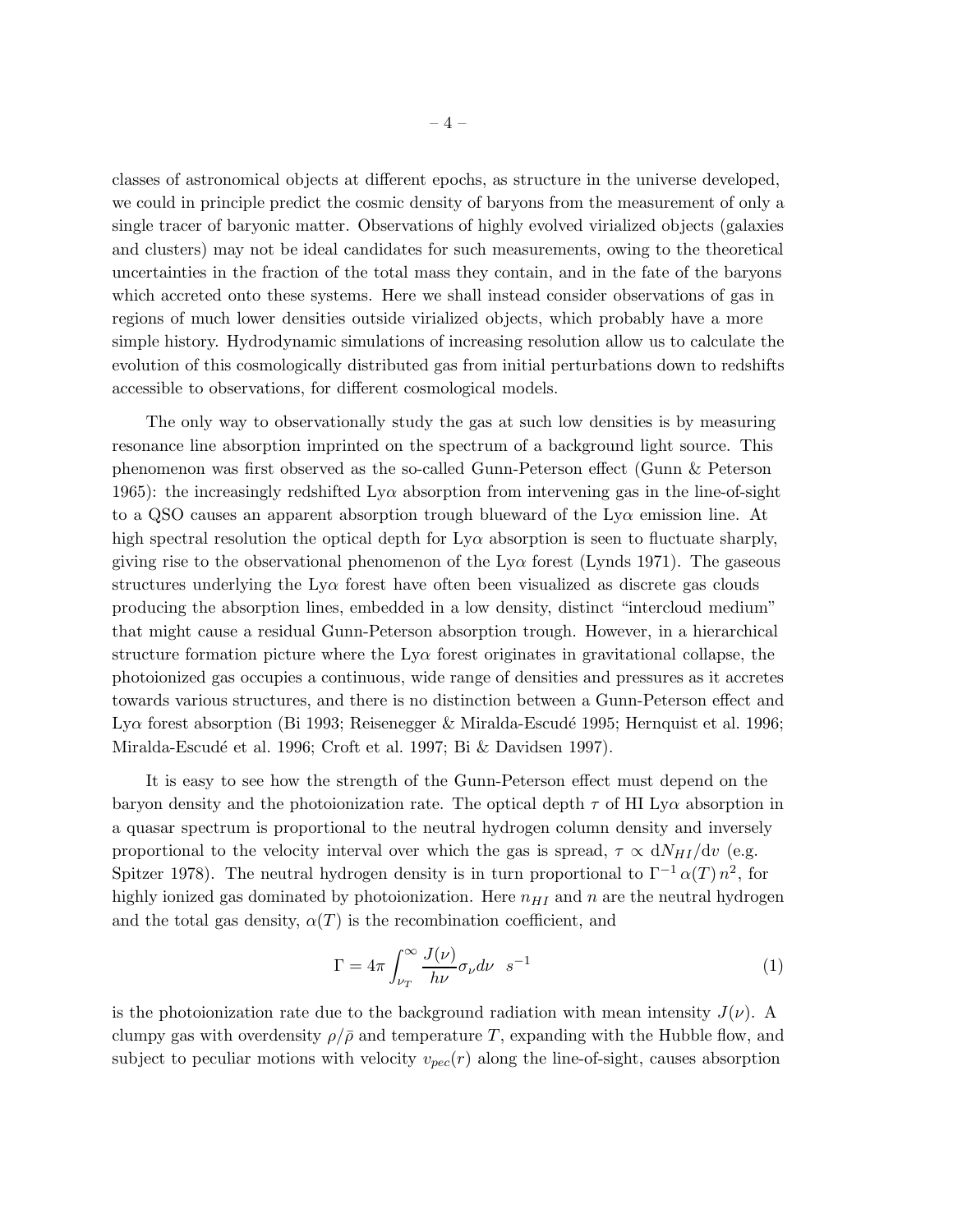<span id="page-6-0"></span>with an optical depth

$$
\tau \propto \frac{\left(\Omega_b H_0^2\right)^2}{\Gamma H(z)} \left(1+z\right)^6 \alpha(T) \left(\frac{\rho}{\bar{\rho}}\right)^2 \left(1 + \frac{dv_{pec}}{H_0 dr}\right)^{-1} ,\qquad (2)
$$

where  $H_0$  is the present Hubble constant, and  $H(z)$  is the Hubble constant at redshift z (ignoring here the effects of thermal broadening). For a universe homogeneously filled with hydrogen gas  $(\rho/\bar{\rho} = 1)$  expanding isotropically without peculiar motions  $(v_{pec} = 0)$ we retrieve the original expression for the Gunn-Peterson optical depth (Gunn & Peterson 1965). But in a clumpy universe, and because the observed flux decrement  $D = e^{-\tau}$  is extremely sensitive to the overdensity, the overdense regions with  $\tau \gtrsim 1$  can appear as distinct absorption lines, while most of the spectrum between these lines contains only very weak absorption features (corresponding to low-density gas filling most of the volume in the universe), which are difficult to detect in the presence of noise.

Hydrodynamical simulations of structure formation can be used to generate simulated spectra as would be seen on a source placed behind the simulated region of the universe, given the peculiar velocities, temperatures, and densities in the absorbing gas (Cen et al. 1994; Zhang et al. 1995, 1996; Hernquist et al. 1996; Miralda-Escudé et al. 1996, 1997). From a large number of simulated spectra we can calculate the distribution of the optical depth, or the flux decrement  $D = e^{-\tau}$ . From equation (2), we see that once the gas overdensity, temperature and velocity fields are fixed, only the normalization of the optical depth  $\tau$  in the spectra can be changed depending on the following parameter:

$$
\mu \equiv \left(\frac{\Omega_b h^2}{0.0125}\right)^2 \left(\frac{100 \,\text{km}\text{s}^{-1} \,\text{Mpc}^{-1}}{H(z)}\right) \left(\frac{1}{\Gamma_{-12}}\right). \tag{3}
$$

Here we have used  $h = H_0/100 \,\mathrm{km\,s^{-1}\,Mpc^{-1}}$ ,  $\Gamma_{-12} = \Gamma/(10^{-12}\,\mathrm{sec})$ , and the redshift dependent Hubble constant

$$
H(z) = 100h \,\mathrm{km s^{-1} \, Mpc^{-1}} \left[ \Omega(1+z)^3 + (1 - \Omega - \Lambda)(1+z)^2 + \Lambda \right]^{1/2},\tag{4}
$$

where  $\Omega$  is the total density in units of the critical density, and  $\Lambda$  is the contribution from the cosmological constant. All cosmological parameters without explicit z dependence are given for  $z=0$ .

The parameter  $\mu$  can be estimated by fitting the mean flux decrement from the simulations to the mean flux decrement of the  $Ly\alpha$  forest observed in QSO spectra. Once this parameter is fixed, the shape of the flux decrement distribution can be used to observationally test the model.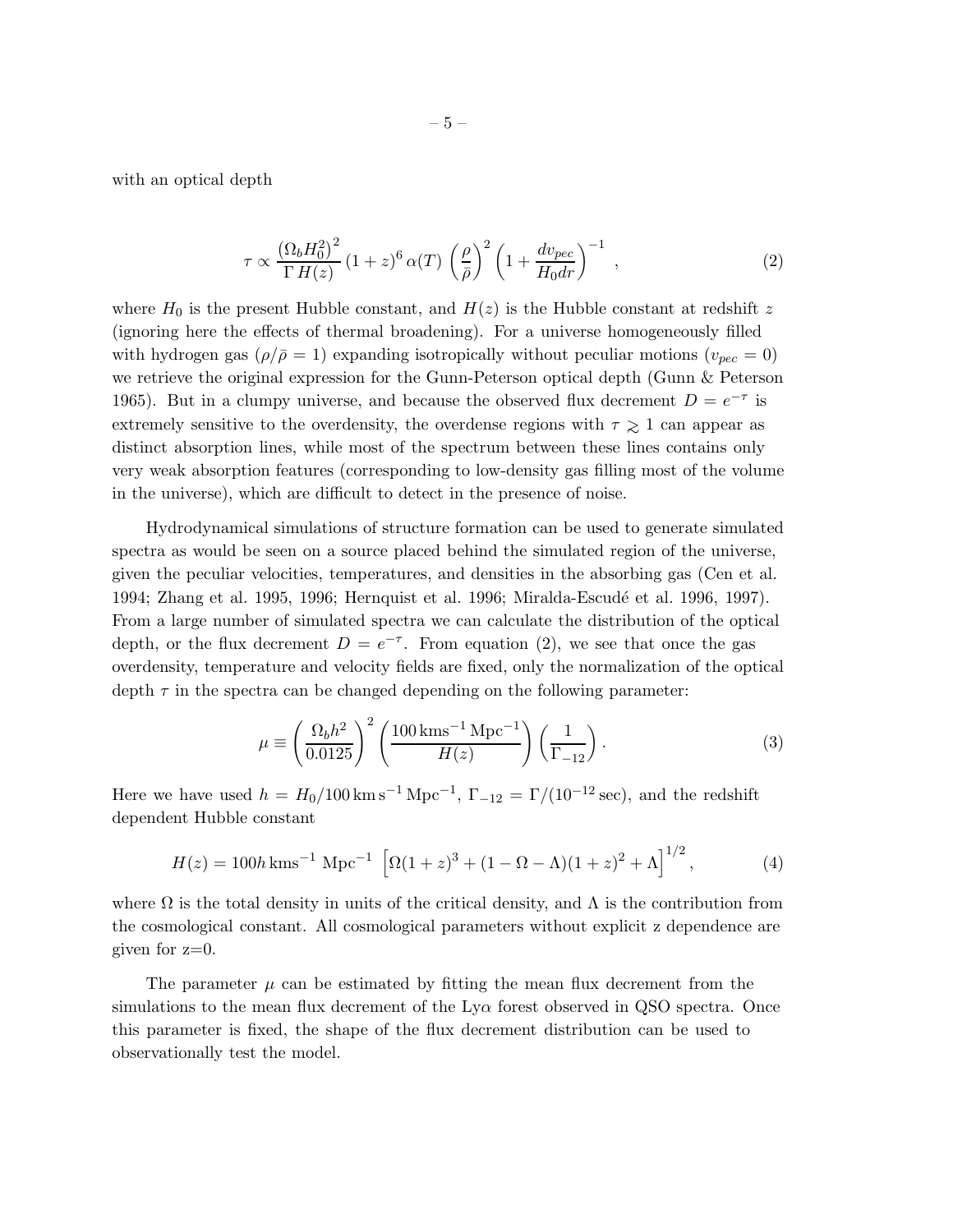Note that the scaling of optical depths with  $\mu$  assumes that the gas temperatures, densities, and velocities do not change with  $\Omega_b h^2$ ,  $H_0$ , or  $\Gamma_{-12}$ , a point that we will return to in our later discussion. The optical depth is also proportional to the term  $[H(z)]^{-1}$  in equation (2), although a change in the Hubble constant implies a change in the power spectrum of the initial density fluctuations in the cosmological model as well.

Thus, if we possess an independent estimate of the strength of the ionizing radiation field, we can derive the value of  $\Omega_b$  required to reproduce the observed mean Ly $\alpha$  absorption for a given cosmological model. If that cosmological model accurately reproduces the other observed properties of the  $Ly\alpha$  forest, such as the column density and Doppler parameter distributions and the distribution of the flux decrement, then we can reasonably suppose that the effects of the overdensities and peculiar velocities in equation (2) have been adequately incorporated for the purpose of estimating the parameter  $\mu$ , even if the cosmological model we use is not precisely the true representation of the universe.

The use of the  $Ly\alpha$  forest as a tracer of the baryons in the universe has the advantage that the fraction of baryons present in the  $Ly\alpha$  forest is predicted by the adopted cosmological model. Although there are still uncertainties related to the fraction of baryons that may have turned into stars at epochs earlier than the time when the  $Ly\alpha$ forest is observed, this fraction is expected to be small (e.g., Couchman & Rees 1986). It is reassuring that at redshifts  $> 2$  most of the baryons are expected to reside in low and intermediate column density condensations according to the simulations and that this is consistent with the observations we have, so the  $Ly\alpha$  forest is not only a tracer but the dominant reservoir of baryons (Rauch & Haehnelt 1995; Miralda-Escudé et al. 1996, 1997).

In this paper we compare the observed distribution of the flux decrement  $D$  from a new large dataset from the Keck telescope to the predictions of two hydrodynamical simulations of the Ly $\alpha$  forest. The first is the Eulerian simulation of a cold dark matter (CDM) model with a cosmological constant ( $\Lambda$ CDM, with  $\Omega = 0.4$ ,  $\Lambda = 0.6$ ,  $H_0 = 65 \,\mathrm{km \, s^{-1} \, Mpc^{-1}}$ ,  $\sigma_8 = 0.79$ , and box size  $L = 10h^{-1}$  Mpc) analyzed by Cen et al. (1994) and Miralda-Escudé et al. (1996). This model assumes a primordial power spectrum with an asymptotic slope  $n = 0.95$  on large scales, and it is normalized to the COBE-DMR microwave background fluctuation amplitude. The second simulation is the smoothed particle hydrodynamics (SPH) simulation of the "standard" CDM model (SCDM, with  $\Omega = 1, \Lambda = 0, \sigma_8 = 0.7$ ,  $H_0 = 50 \,\mathrm{km\,s}^{-1}\,\mathrm{Mpc}^{-1}$ , and box size  $L = 11.1h^{-1}\,\mathrm{Mpc}$ ) analyzed by Croft et al. (1997), which is similar to the one presented in Hernquist et al. (1996) and Katz et al. (1996) but includes star formation and a more realistic spectrum for the ionizing background. This model has  $n = 1$  on large scales, but the  $\sigma_8$  normalization, chosen to yield a reasonable match to observed cluster masses, is only about 60% of the normalization implied by COBE-DMR for these cosmological parameters.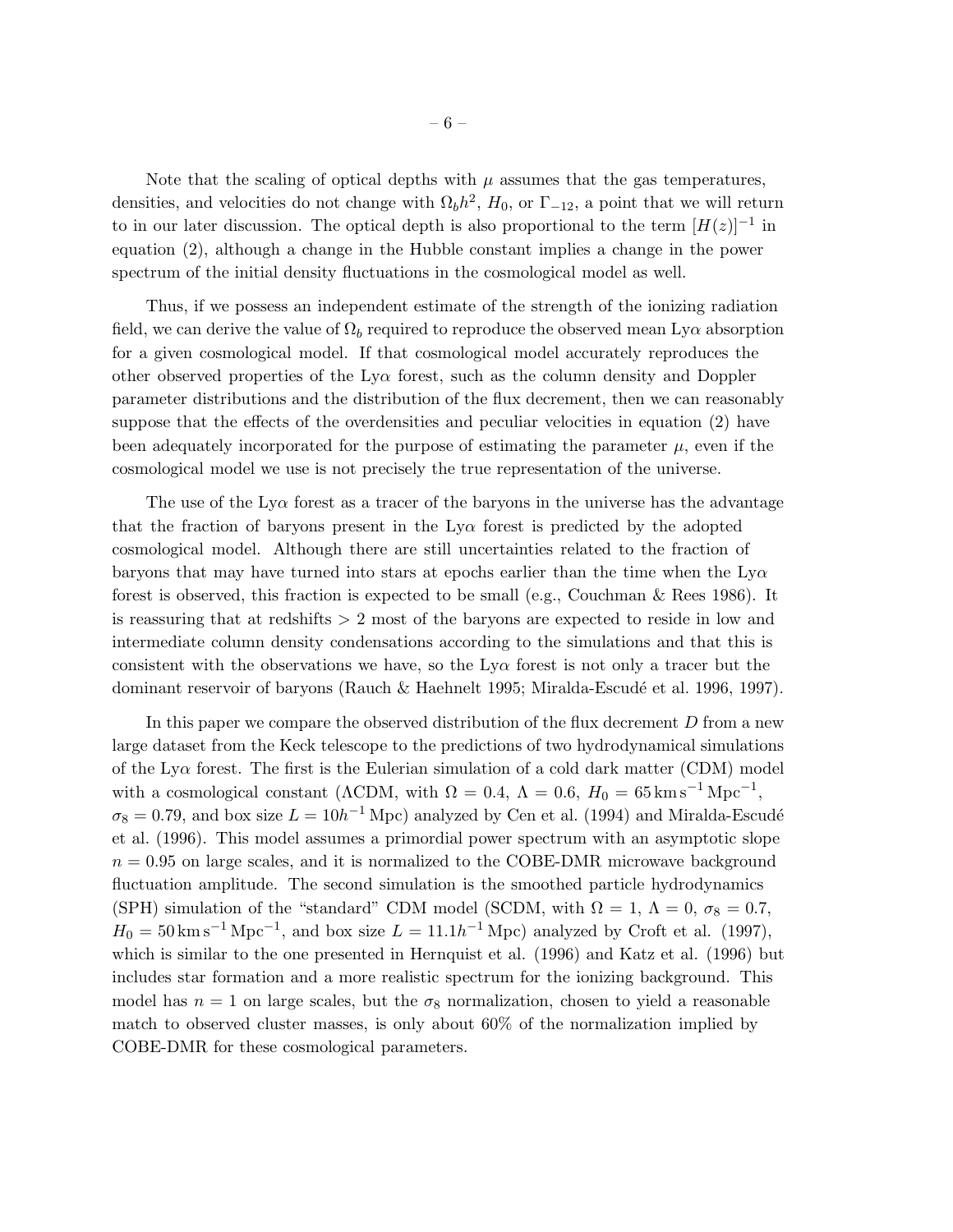We measure the parameter  $\mu$  by scaling the optical depth in the simulations so that the mean flux decrement  $\overline{D}$  agrees with the observed  $D$  at different redshifts. We then derive a lower limit to the ionization rate  $\Gamma$  by requiring that  $\Gamma$  is at least as high as the number of ionizations caused by the ionizing radiation field from the known QSOs. From this a lower limit to  $\Omega_b h^{3/2}$  is obtained. Furthermore, from the redshift variation of the above parameter, we infer the redshift dependence of  $\Gamma$  which is consistent with each simulated cosmological model.

Section 2 describes the procedure we used to determine the flux decrement distribution function from the observations. Section 3 presents the comparison between data and simulations, and the scaling of the optical depth necessary to obtain agreement between them, and Section 4 derives a lower limit for the intensity of the ionizing background. In section 5 we discuss the consequences for  $\Omega_b$  and for the evolution of the ionizing background, and in Section 6 we summarize our conclusions.

## 2. The observed distribution of flux decrements

The flux decrement distribution function (FDDF) was computed from a set of 7 QSO spectra (described in Table 1) observed with the high resolution spectrograph (HIRES) on the Keck telescope. The nominal velocity resolution was  $6.6 \text{ km s}^{-1}$  (FWHM), and the data were rebinned onto  $0.04 \text{ Å}$  pixels on a linear wavelength scale. The data were reduced as described by Barlow & Sargent (1997). Continua were fitted to regions of the spectra judged to be apparently free of absorption lines using spline functions. A three-sigma rejection algorithm was used to eliminate statistically significant depressions from the fitting regions. The number of knots used between the splines was dependent on the signal-to-noise and redshift of the data. In the case of  $z > 4$  data only a relatively crude low order polynomial with very few fitting points could be used due to the lack of unabsorbed regions in the QSO spectrum (with the corresponding large uncertainties in the absolute continuum level).

We are interested in the distribution of optical depths for the Lyman  $\alpha$   $\lambda$ 1215.67 Å absorption line, so only those regions of a spectrum between the QSO's  $Ly\beta$  and  $Ly\alpha$ emission were considered, to avoid confusion with the  $Ly\beta$  forest. In addition, spectral regions within 5  $h^{-1}$  Mpc from each QSO's emission redshift were omitted to avoid contamination of the data sample by the proximity effect (e.g., Bajtlik, Duncan, & Ostriker 1988; Lu, Wolfe, & Turnshek 1991). The contribution by metal lines to the opacity in the Lya forest turned out to be substantial in the low redshift  $(z \lt 2.5)$  forest, amounting to 22% of the total flux decrement at z∼ 2, so the spectra had to be cleared of heavy element absorption lines and damped  $Ly\alpha$  lines. Experience shows that the overwhelming majority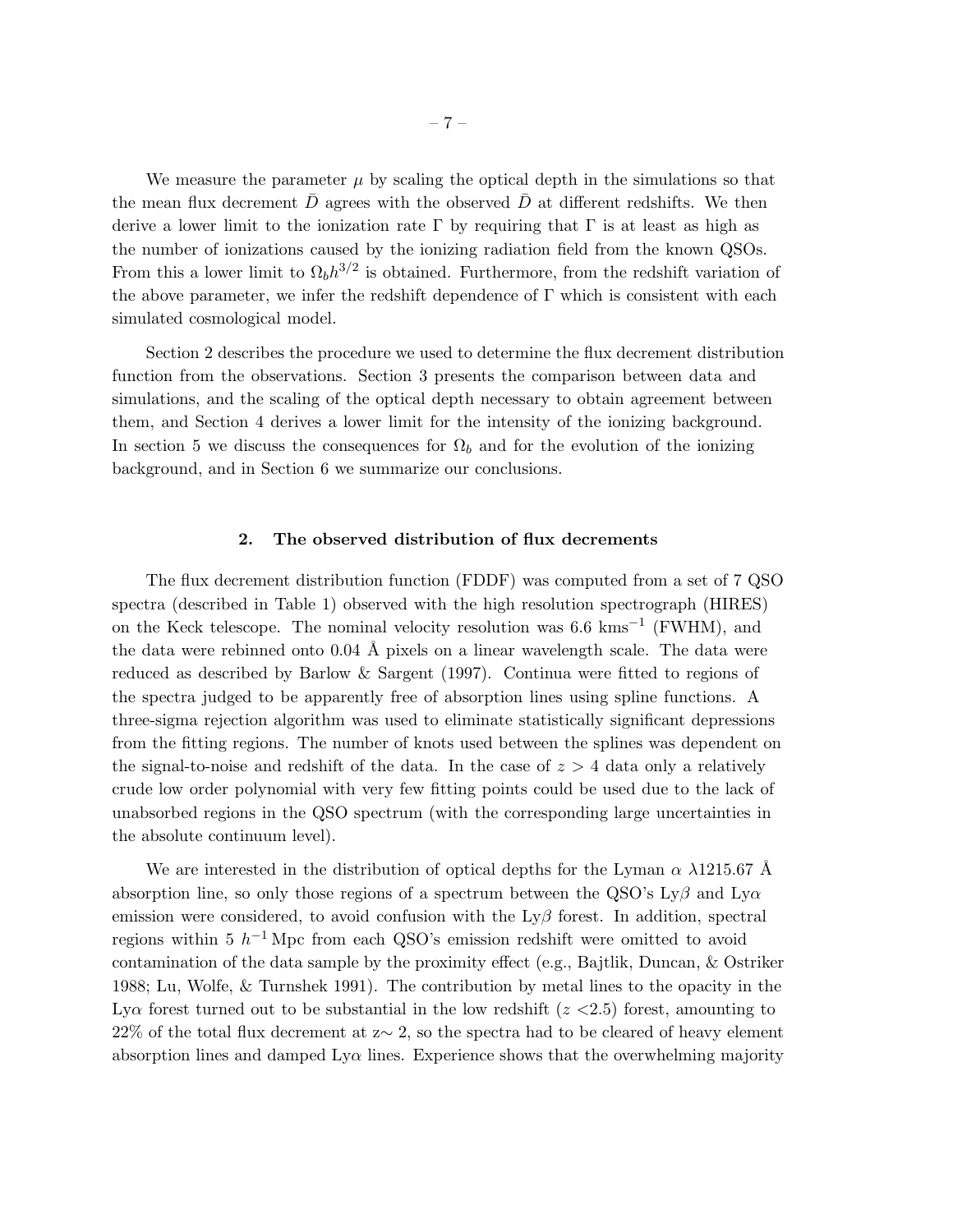| QSO           | $z_{em}$ | m    |
|---------------|----------|------|
| $Q2343 + 123$ | 2.52     | 17   |
| $Q1442 + 293$ | 2.67     | 16.2 |
| $Q1107 + 485$ | 3.00     | 16.7 |
| $Q1425 + 604$ | 3.20     | 16.5 |
| $Q1422 + 230$ | 3.62     | 16.5 |
| $Q0000 - 262$ | 4.11     | 17.5 |
| $Q2237 - 061$ | 4.55     | 18.3 |

Table 1: QSO Spectra Used

of absorption lines with a "narrow" appearance (Doppler parameter less than  $\sim 15 \,\mathrm{km \, s}^{-1}$ ) can be attributed to transitions of ions other than HI. Many of these lines can be identified from other easily recognizable lines at the same redshifts, redward of  $Ly\alpha$  emission, but obviously there has to be residual contamination by systems at lower z (dominated by weak CIV systems) where most detectable lines are buried in the  $Ly\alpha$  forest. Thus, whenever there was an unidentified strong and narrow  $(b < 10 \,\mathrm{km\,s}^{-1})$  line in the forest it was cut out as well. This approach is not totally satisfactory because weak metal lines will still be left unidentified, but their contribution to the opacity should be very small. On the other hand, there could also be some narrow hydrogen lines that are mistakenly removed as metal systems, but again we expect the contribution from any such lines to be negligible. With increasing redshift such residual errors decrease in importance as the average opacity of the Lyα forest increases rapidly, leading to increasing blanketing of any unidentified metal lines while the strength (at least of the higher ionization) metal lines decreases.

The spectral regions surviving the selection were split into redshift bins ranging between  $z=1.5$  and  $z=4.5$ , in 3 steps of  $\Delta z=1.0$ . To compare with the existing simulations the nominal central redshifts were chosen to be 2.0, 3.0, and 4.0, but the actual mean redshifts for the pixels used when computing the FDDF were  $\langle z \rangle = 2.29, 3.02,$  and 3.98, respectively. The discrepancy for the  $z = 2$  bin results from a lack of low z data in our sample, due to the low sensitivity of the Keck HIRES instrument at wavelengths close to the atmospheric cutoff. At  $\Delta z = 1$ , the redshift bins chosen are rather wide and the mean redshift is obviously not always centered on the middle of the bin, so evolution of the optical depth within each bin may cause problems when comparing to spectra from a simulation at a fixed redshift. The evolution of the optical depths from a freely expanding homogeneous medium in a flat universe should follow  $\tau \propto (1+z)^{4.5}$ . Consequently, we have corrected the observed optical depths within each bin by scaling them according to  $\tau \propto (1+z)^{4.5}$  to the values they would have at the central redshift of the bin. The mean redshift for each bin, the original observed mean flux decrement  $\overline{D}$ , and the corresponding value after correction for the finite redshift range  $\bar{D}^{cent}$  are given in columns 2, 3, and 4 of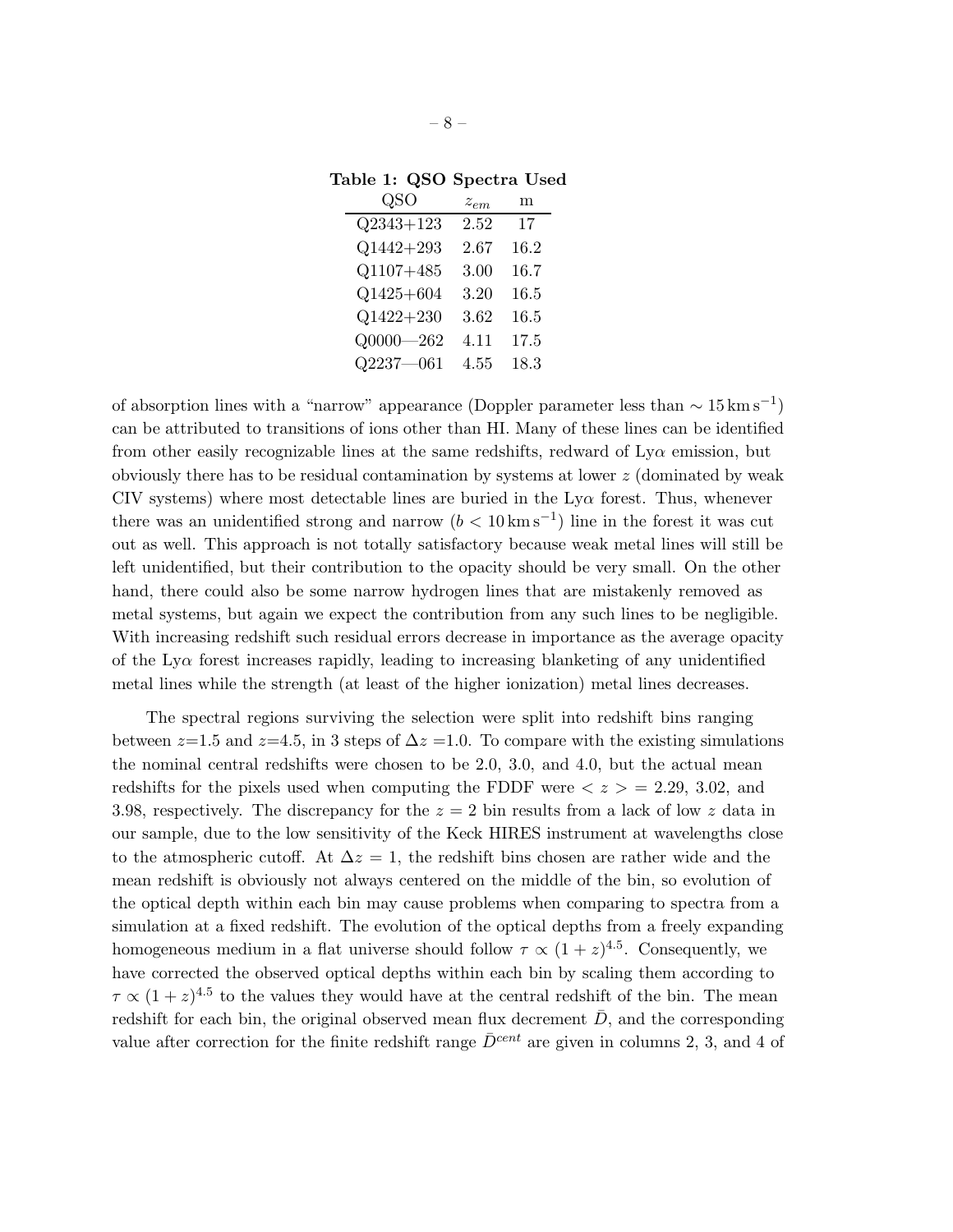

Fig. 1.— The cumulative flux decrement distribution function (FDDF), for the raw data (dashdotted lines), and after a correction for the evolution of the optical depth between the measured redshift and the fiducial redshift (center of redshift bin) has been applied (solid line).

Table 2.

The FDDF was computed for each spectrum and each redshift bin separately. Then the contributions from the 7 different spectra were used to compute a weighted mean, where the median flux variance of each spectrum  $i$  divided by the number of pixels contributing to the individual distribution,  $\sigma_{med}^2(i)/N_{pix}(i)$ , was used as a weighting factor in the usual sense, i.e., the contribution to the FDDF from a given spectrum was weighted in favor of spectral regions with high average pixel signal-to-noise ratios and with many pixels in the right wavelength range. This procedure was necessary as the spectra differed widely in wavelength coverage and in the average S/N ratio.

The resulting cumulative flux decrement distribution is shown in Figure 1. The FDDF for the raw data are represented by dash-dotted lines, and the distributions for the corrected optical depths are given by solid lines. Only the  $z = 2$  bin is changed significantly by the evolution correction, because of the lack of low  $z$  pixels in that bin (see above). The extent of the distributions below  $D = 0$  and above  $D = 1$  is due to the finite signal-to-noise ratio in the data, with the bluer  $(z = 2)$  curve having a flatter slope at these values because of the higher noise level in the data.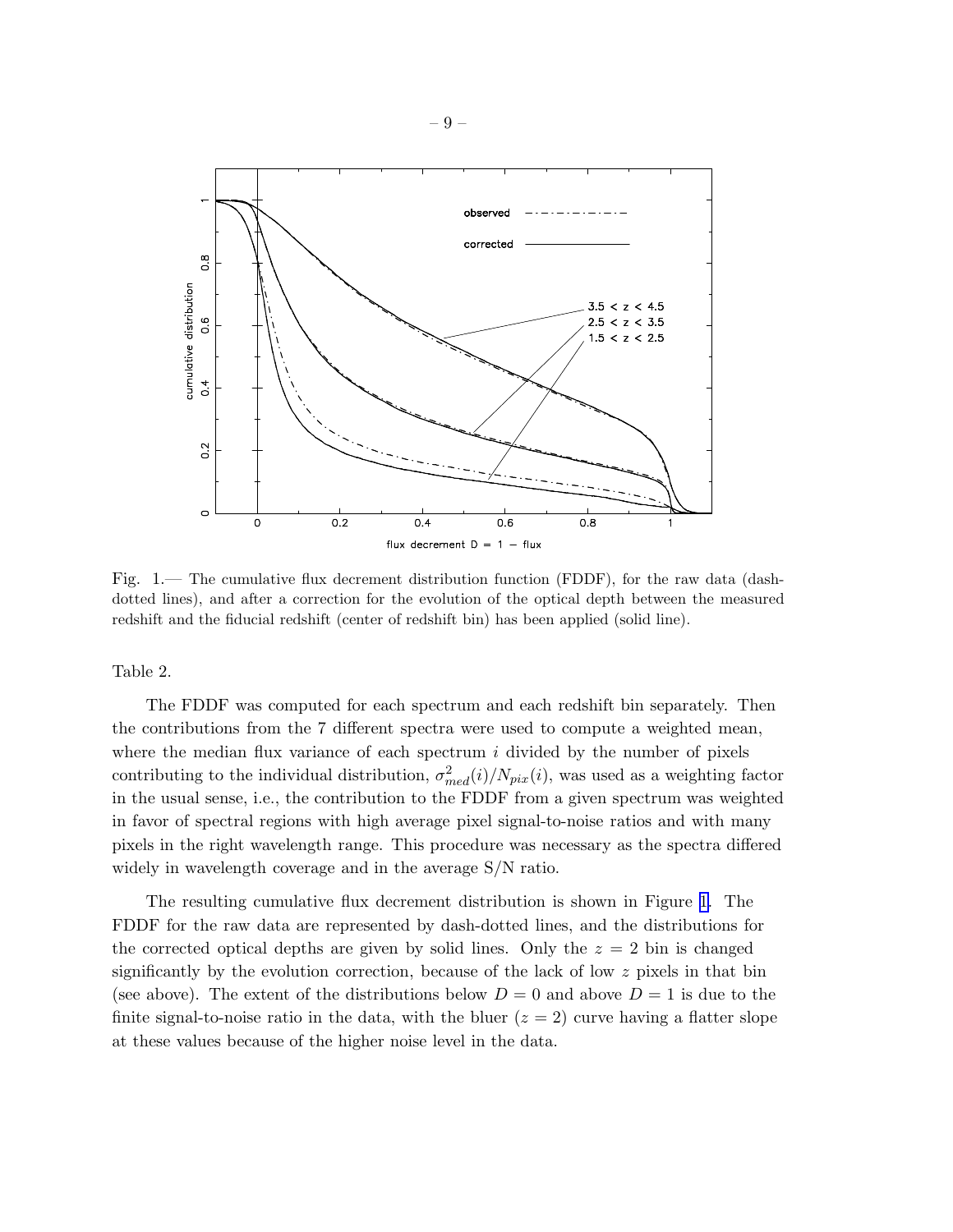#### 3. Comparison between observations and simulations

#### 3.1. Corrections applied to the simulated spectra

In order to measure the parameter  $\mu$  we choose to match a single number, the mean flux decrement  $D$ , between observed data and simulations, by scaling the optical depth by a constant factor. The assumption we make here is that, had we repeated the simulations with different values of  $\Omega_b$  and Γ, the results would have been identical except for a constant rescaling of the optical depth at all points in the simulated spectra. Changing  $\Omega_b$  and Γ affects the cooling rates, photoionization heating rates, and self-gravity of the gas, but most of the  $Ly\alpha$  forest absorption arises in diffuse regions where the structure of the gas distribution is determined by the gravitational potential of the underlying dark matter. Changing  $\Omega_b$  can systematically alter the temperature of this diffuse gas by changing the photoionization heating rate, but although this effect alters the index in the relation  $\tau \propto \Omega_b^{\alpha}$ , the effect on the optical depth distribution is still very close to a simple rescaling (see Croft et al. 1997). We also assume that the neutral fraction in equilibrium is proportional to the gas density, which is true if collisional ionization is unimportant and the gas is highly photoionized. While collisional processes are not negligible for high density regions, these produce absorption with very high optical depth (i.e., strongly saturated absorption lines) where changes in the optical depth do not affect the flux decrement noticeably. Thus the assumption of a linear scaling of the optical depth with  $\mu$  (underlying eq.[[2](#page-6-0)]) should be a good approximation. We have used this linear scaling on simulated spectra extracted from the two cosmological simulations described in §1. The pre-scaled spectra in the  $\Lambda$ CDM model were generated assuming  $\Gamma = 0.434 \times 10^{-12} \text{ sec}^{-1}$ , although the cosmological simulation was run with a higher Γ depending on redshift, as described in Miralda-Escudé et al. (1996). The SCDM model was run with the photoionizing background computed by Haardt & Madau (1996) for  $q_0 = 0.5$ , but reduced in intensity by a factor of two at each redshift (see Croft et al. 1997).

In estimating the parameter  $\mu$  from the two simulations, an additional problem arose from the fact that the fitting formulae for the recombination coefficient that had been used in the analysis were different in the Eulerian and the SPH simulation. When running the numerical simulations, the accuracy of these formulae was not of great concern because it did not significantly affect the physical evolution of the gas. But of course, the neutral fraction that is calculated for fixed physical density and temperature is proportional to the recombination coefficient, and therefore the parameter  $\mu$  that is inferred is inversely proportional to the recombination coefficient that is used. So, for the problem of deriving the  $\mu$  parameter needed to adjust the flux distribution from the simulations to the observed one, it is important to use a recombination coefficient as accurate as possible. The results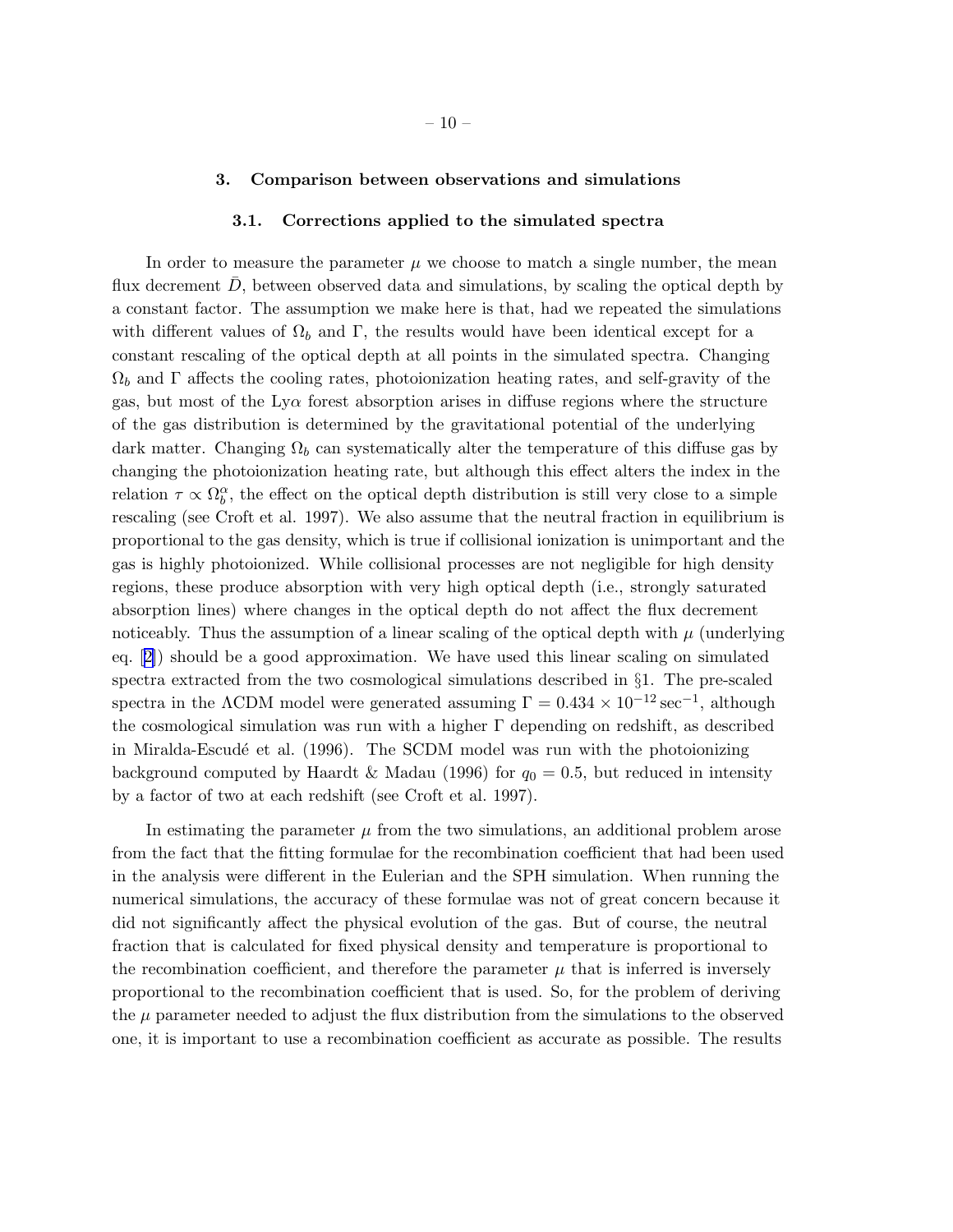of the most recent calculations for  $\alpha(T)$  were given by Abel et al. (1996), and in the range  $3 \times 10^3$  K  $\lt T \lt 3 \lt 10^4$ K (the relevant range for the gas that contributes to the unsaturated regions of the spectra), it is given by  $\alpha(T) = 4.2 \times 10^{-13} (T/10^4 \text{ K})^{-0.7} \text{ cm}^3 \text{s}^{-1}$ to within 3%. The values of  $\alpha(T)$  used for the Eulerian (SPH) simulation differed from the formula of Abel et al. (1996) by factors of 0.95 (1.20), which remain almost constant over the same temperature interval. Therefore, to correct for the slight inaccuracy in the recombination coefficients that had been used, we simply divided the inferred values of  $\mu$ by these factors for the two simulations. More accurate expressions for the coefficients determining the ionization will be incorporated in the future in the numerical simulations, but the correction made here should be sufficiently accurate for our purpose of determining  $\mu$ .

We now describe the corrections that were applied to the observational data in order to do the comparison of the flux distribution with the simulated spectra. Real data suffer from observational biases and errors that are not present in idealized simulated spectra. The effects of noise, instrumental resolution, and uncertainties in the continuum level in the observed data must either be taken out or imposed in a similar way on the simulated spectra. In practice, "degrading" the simulated spectra is usually easier.

The first and most important problem arises from our ignorance about the precise placement of the QSO continuum against which the absorption optical depth is to be measured. The usual manual fitting methods with multiple splines or other high order polynomials tend to systematically underestimate the zeroth or first order contribution to the continuum, resulting in an underestimate of the number of pixels at low flux decrement. Moreover, at  $z > 3.5$  there appear to be very few pixels left where the flux reaches up to the continuum within the noise uncertainty (as is indeed expected to happen from the simulated spectra), making the flux distribution within 10-15% of the true continuum even more uncertain. Here we have adopted the very simple approximation of choosing the highest flux value in each individual simulated spectrum (of length determined by

Table 2. Observed and Corrected Flux Decrements

| $ z_1, z_2 $ $\bar{z}$     | D | $\bar{D}^{cent}$ |       | $\bar{D}_{corr}^{cent}(\Lambda CDM)$ $\bar{D}_{corr}^{cent}(\text{SCDM})$ $\bar{D}_{PRS}$ $\bar{D}_{ZL}$ |      |      |
|----------------------------|---|------------------|-------|----------------------------------------------------------------------------------------------------------|------|------|
| $1.5 - 2.5$ $2.29$ $0.186$ |   | 0.148            | 0.152 | 0.154                                                                                                    | 0.15 | 0.08 |
| $2.5 - 3.5$ $3.02$ $0.321$ |   | - 0.316          | 0.330 | 0.345                                                                                                    | 0.36 | 0.22 |
| $3.5 - 4.5$ $3.98$ $0.539$ |   | 0.543            | 0.586 | 0.617                                                                                                    | 0.62 | 0.63 |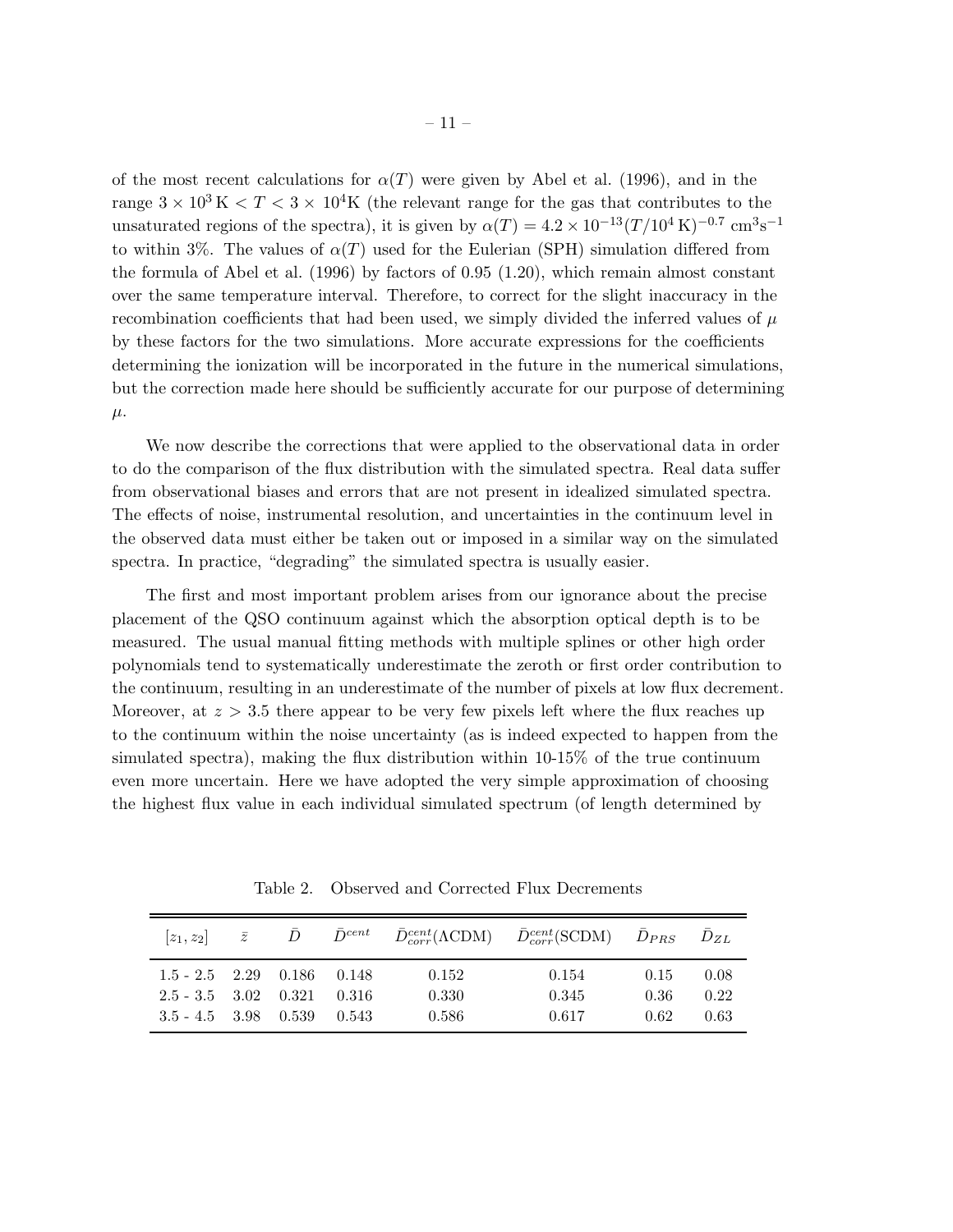the size of the comoving periodic box of the cosmological simulation) as the value of the continuum, normalizing the spectra by dividing through this value. Although there may be more accurate ways to correct for the continuum fitting, the detailed process by which the continuum is obtained is very complex to reproduce, and it would require us to obtain longer simulated spectra than we have available from the simulation. We have therefore adopted this simple method because it should at least give an upper limit to the effect of continuum fitting on the measurement of  $D$ , since the intervals that are fitted in the observed spectra tend to be longer than the simulated spectra.

To estimate the magnitude of the bias in  $\bar{D}$  introduced when lowering the continuum to the maximum flux level in each spectrum, we have also computed the mean flux decrement for the models when retaining their original continuum. The difference between  $D$  derived for the two different continuum settings can be used to predict a correction for the actually observed  $D$ , in the sense that the "true" observed  $D$  would have been larger if we had known the position of the true continuum a priori. Thus, we define the corrected, mean decrement  $\bar{D}_{corr}^{cent}$  as the value of  $\bar{D}^{cent}$  in the idealized simulated spectra once the parameter  $\mu$  is chosen to make the value of  $\bar{D}^{cent}$  of the degraded, continuum normalized spectra match the observed values. It represents our best estimate of the true mean decrement assuming that the simulations give a realistic representation of the optical depth structure of the IGM. The continuum bias corrections are larger for the SCDM model compared to the  $\Lambda$ CDM model, because, as we shall soon show, the former model has more low optical depth absorption. The observed flux decrement corrected this way,  $\bar{D}_{corr}^{cent}$ , is given in columns 5 and 6 of Table 2 for the two models. These values are in good agreement with the results obtained by Press, Rybicki, & Schneider (1993, PRS) with a different method for a large sample of low resolution QSO spectra, given for comparison in the last but one column of Table 2. However, the two lower z bins differ quite substantially from the results of the analysis by Zuo & Lu (1993) (last column of Table 2), who find much less absorption at low redshift.

The amount and distribution of noise is another important parameter, critically determining the shape of the FDDF close to the continuum level  $(D \approx 0)$  and zero level  $(D \approx 1)$ . The total noise distribution of the real data is highly variable and not necessarily close to any analytical shape. There are many reasons for this, the most important one being that the spectra are a patchwork of individual exposures, taken under variable conditions, convolved with a strongly varying sensitivity function of the spectrograph. Rather than attempting a detailed modeling of the noise distributions and a decomposition into signal-dependent and -independent noise, we have added noise to the simulations in the following way: we take the noise variance arrays from the real data and construct, for every observed spectrum and every flux level (in steps of 5%), the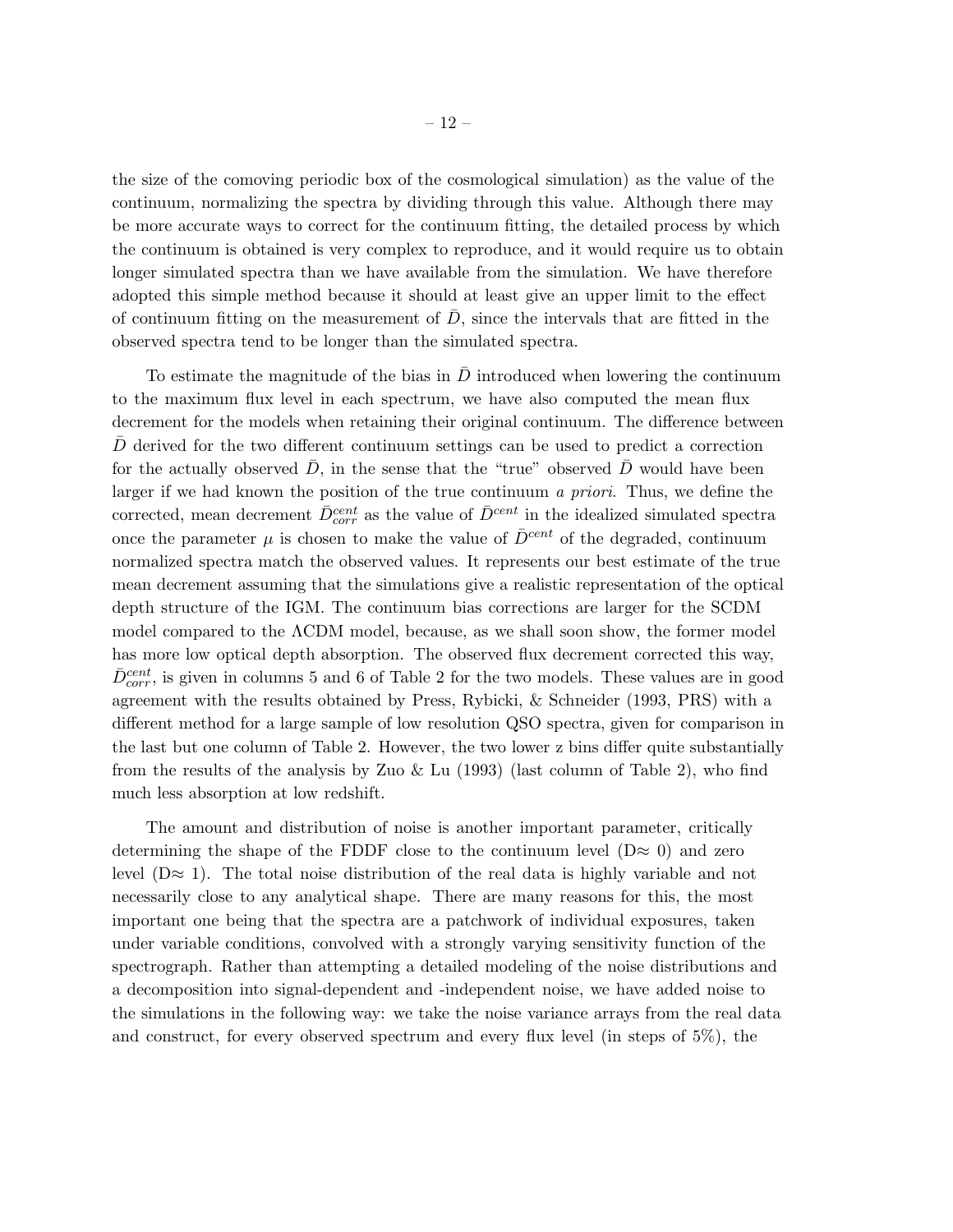

Fig. 2.— Cumulative distribution of noise standard deviations for the real data (solid line) and as derived from the simulated spectra (dashed lines) of the ΛCDM model after applying the procedure described in the text.

probability function for the noise variance. We treat these functions statistically like the actual flux distribution functions for the data (when forming weighted means), to obtain the resulting noise probability function as a function of flux level. Then we add noise consistent with the variances drawn from these probability functions to the simulated data, using the appropriate distribution for each pixel with a given flux level. This gives an error distribution for the simulated data very close to the real data, the only difference being that the spatial correlation of the noise is of course lost, which is irrelevant for the purpose of computing the flux distribution only. Thus a pixel with flux decrement D in the simulated data has the same noise standard deviation as a pixel with the same flux in the real data. Fig. 2 shows that the distribution of the noise amplitudes retrieved from the simulations (here as an example from the ΛCDM simulation) after applying this procedure (dashed lines) is in excellent agreement with the distribution of the noise in the real data (solid line). This is simply because the flux distribution of the simulated spectra is very close to the observed one, as we shall see later.

One additional correction has to be made for the smoothing introduced when rebinning during the data reduction. The actual fluctuation in the data was typically between 10 and 40% smaller than indicated by the error array produced from the photon numbers right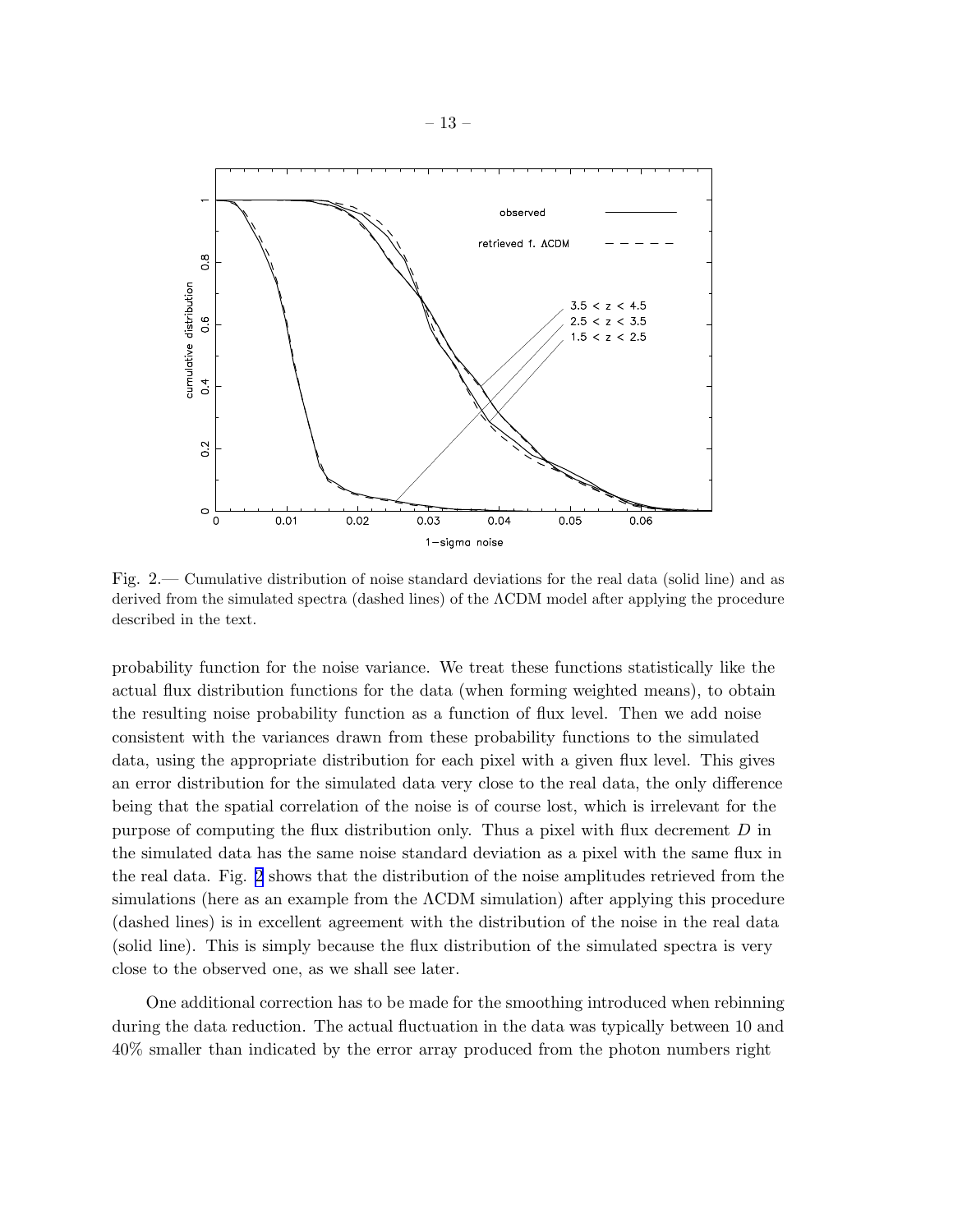<span id="page-15-0"></span>

Fig. 3.— The cumulative flux decrement distribution function (FDDF), for the real data corrected for  $\tau$  evolution as described in the text (solid lines), and for simulated spectra (dotted lines) from the  $\Lambda$ CDM simulation where the optical depth  $\tau$  has been scaled globally by the amounts given in Table 2. The simulated spectra have had noise added and the continuum changed as described in the text.

at the beginning of the data reduction before any smoothing had occurred. Therefore, to make the simulated spectra look the same as the real data, the noise fluctuations from the probability distribution functions were reduced by suitable factors taken from a comparison of the rms fluctuations and the error array in sample stretches of the real data. As a result the slopes of the FDDFs are well matched at both ends, although some discrepancy remains at the  $D \sim 0$  end because of residual problems with the continuum level.

The simulated spectra were also convolved with the instrumental profile, which is a Gaussian with FWHM=  $6.6 \text{ km s}^{-1}$ , before the noise was added. This convolution has a very small effect because all the features appearing in the simulated spectra are well resolved at this resolution.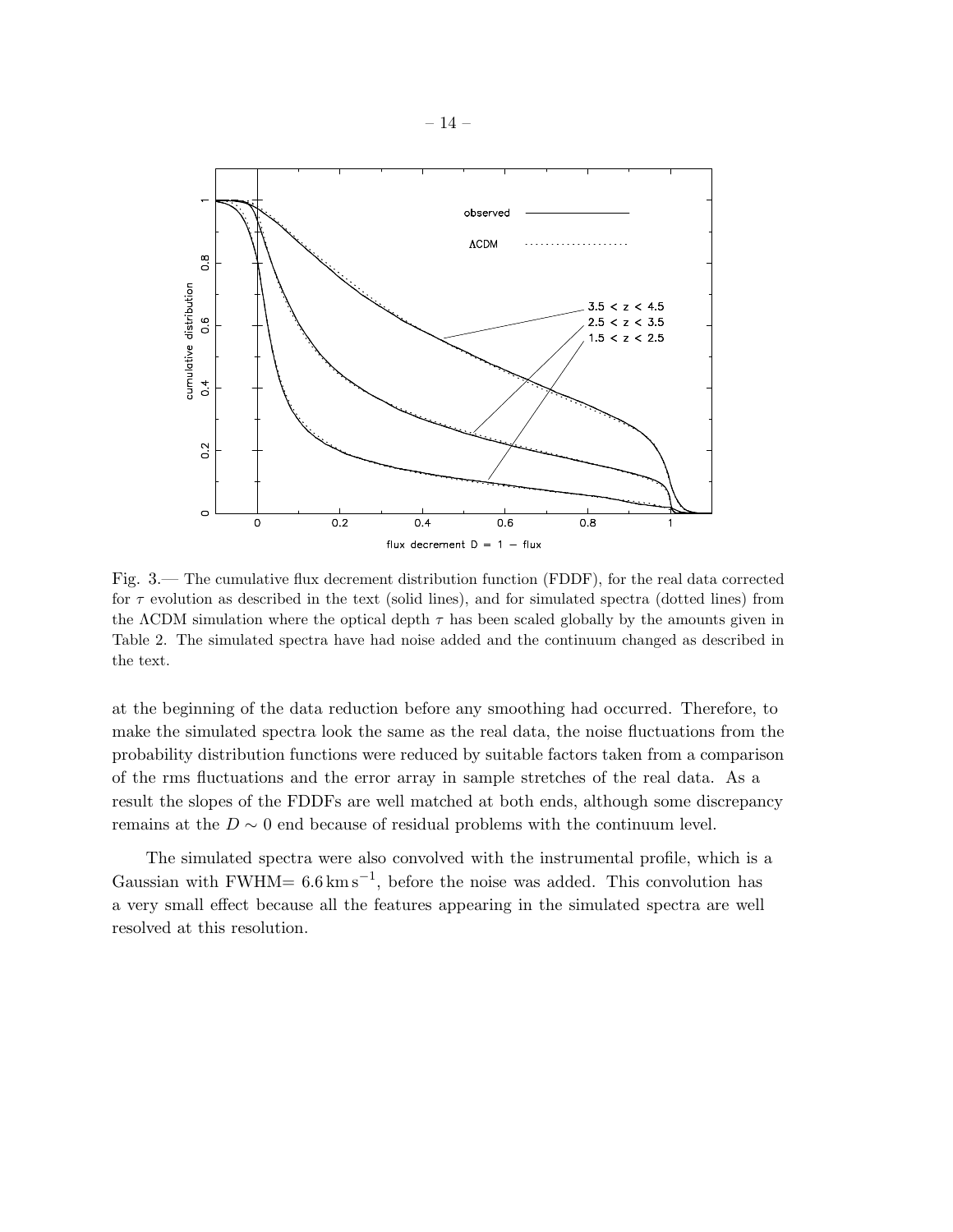

Fig. 4.— The same diagram as before, but now for the SCDM simulation.

#### 3.2. Results

Figure [3](#page-15-0) shows the FDDF for the ΛCDM simulation (dotted line) overlaid on the observed distribution (solid line). The results for the SCDM simulation are given in Fig. 4, also compared with the observed distribution. The agreement with observations is quite good in both cases, given that it is the result of a one-parameter fit  $(\mu)$ . This agreement (together with the other characteristics of the absorption lines that were found to agree reasonably with observations as reported in previous papers) suggests that the theories of hierarchical structure formation assumed in the cosmological simulations provide us with an accurate physical picture of the  $Ly\alpha$  forest. There are differences in detail in the predictions from these two cosmological models. In Figure [5,](#page-17-0) the true FDDF of the SCDM and ΛCDM models are plotted (i.e., before any corrections are made for the effects of noise and continuum fitting), which allows us to compare the two models directly without the alterations needed for comparison to the observational data. There is indeed a small difference in the shape of the FDDF for the two models considered here: the SCDM simulation has a larger contribution to the average flux decrement from regions of low optical depth, compared to the ΛCDM model. Visual examination of Figures [3](#page-15-0) and 4 indicates that the ΛCDM simulation fits the observations somewhat better than the SCDM simulation, though assigning quantitative statistical significance to this difference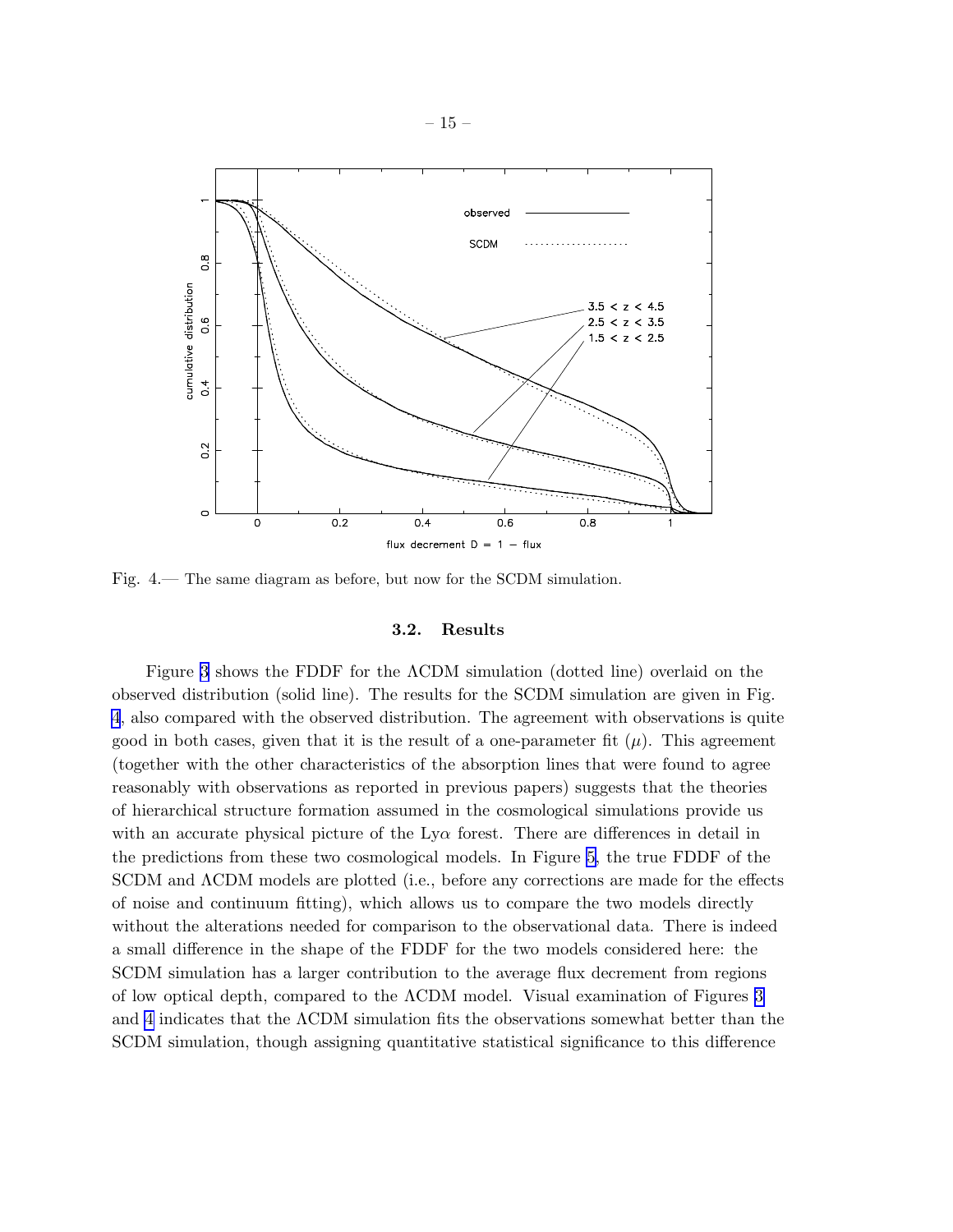<span id="page-17-0"></span>

Fig. 5.— Comparison between the shapes of the FDDFs for the ΛCDM (dotted line) and SCDM (solid line) simulations, now for the raw spectra with the original continuum level and no noise added. The  $\tau$  scaling is unchanged from the previous two figures.

will require a detailed examination of random and systematic errors in the FDDF that is beyond the scope of this paper.

What are the main characteristics of the gas distribution in the numerical simulations that determine the resulting FDDF in the simulated spectra? From equation (2), the optical depth distribution must be a function of the distributions in overdensity and temperature of the gas, as well as the effects that the peculiar velocity and thermal broadening have in redistributing the optical depth from different spatial regions in the observed spectra. The optical depth is highly sensitive to the overdensity; since the overdensity is also distributed over a very wide range, we expect that the distribution of overdensities will be most important in determining the distribution of optical depths. In fact, as shown in Miralda-Escudé et al. (1996, 1997), the column density of absorption lines is mostly determined by the overdensities of the intercepted structures. Given that the column density distribution of the absorption lines agrees with the observed one, it is then not too surprising that good agreement is found also in the distribution of optical depths.

Therefore, one reason for the difference between the two models seen in Figure 5 might be that the SCDM model has a higher fraction of the gas in low density regions,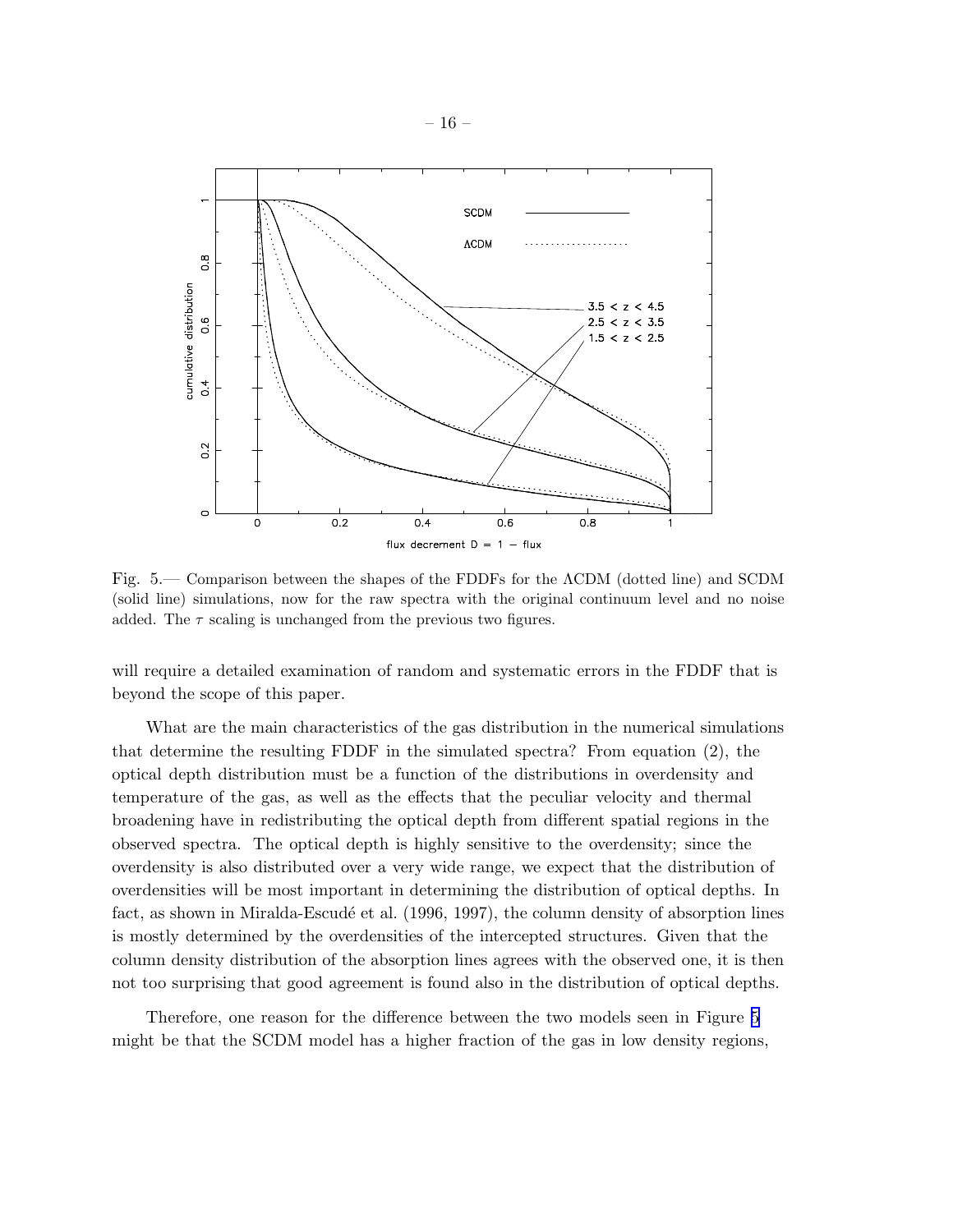

Fig. 6.— The distribution of gas densities  $\rho_b$  (in units of the mean gas density) at  $z = 2$  for the SCDM simulation (solid line) and the ΛCDM simulation (dotted line).

giving rise to optical depths  $\tau \sim 0.2$ , and a correspondingly lower fraction of gas in more overdense regions that produce strong absorption lines ( $\tau \geq 0.7$ ). The volume-weighted density distribution is plotted in Figure 6 for the two models, at  $z = 2$ .

The difference in the density distributions is very small, with the  $\Lambda$ CDM model having a slightly lower dispersion in the overdensity. This small difference has the wrong sign to explain the difference in the FDDF: the smaller the dispersion in overdensities, the larger the contribution to the mean decrement from unsaturated regions rather than strong absorption lines.

A second possible cause for the difference is the temperature of the photoionized gas. The temperature affects the optical depth through the value of the recombination coefficient, which is approximately proportional to  $T^{-0.7}$  in the range of interest. The median temperature of the gas as a function of the overdensity is shown for the two models at  $z = 2$  in Figure 7. At high overdensities, the temperature is determined by shock-heating due to collapse of structure, and the two simulations have similar temperatures. However, the temperatures are different at low overdensities.

The reason for this difference in temperature is that, in the low density regions, the gas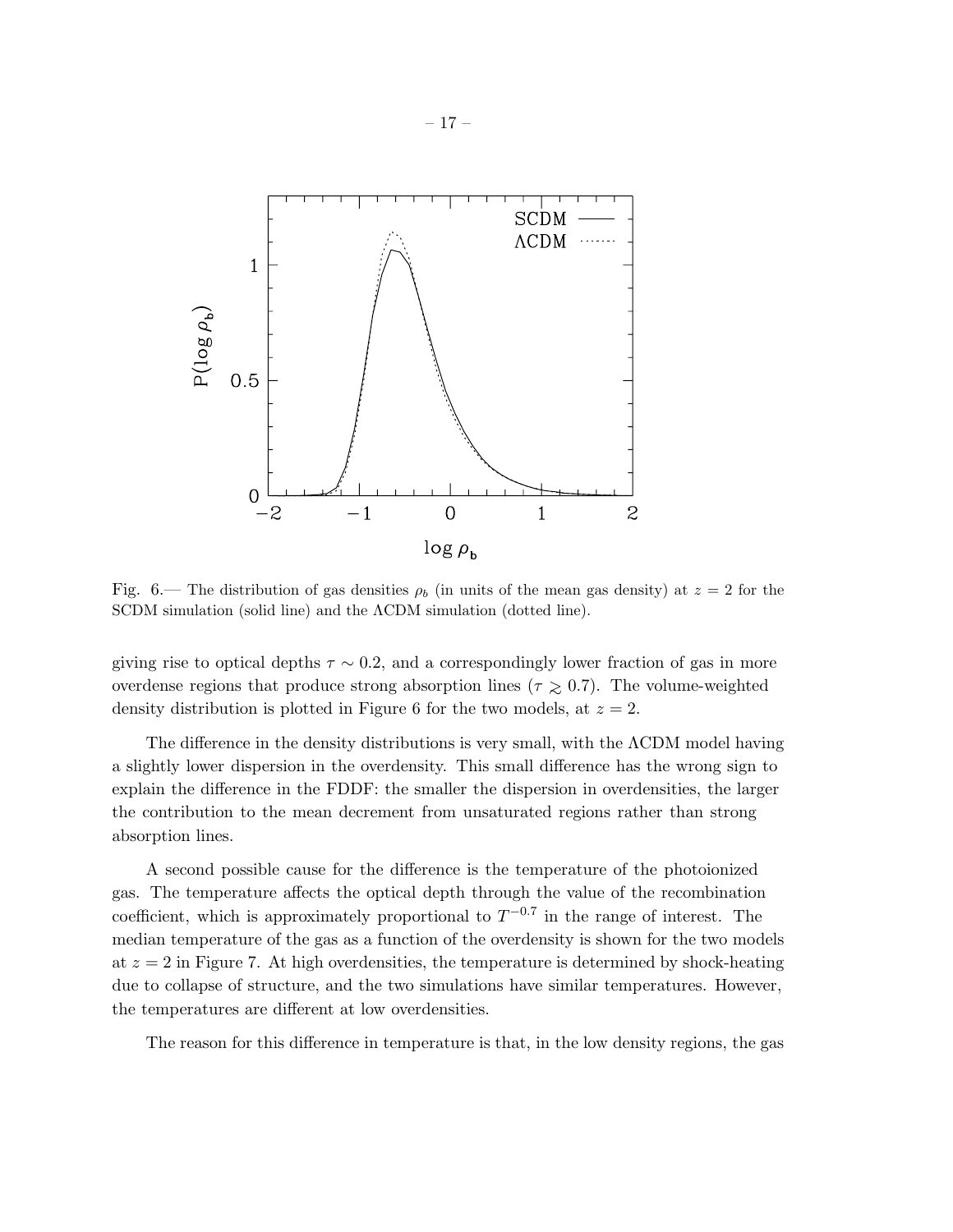

Fig. 7.— The median temperature (in  $\rm{°K}$ ) of gas with density  $\rho_b$  (in units of the mean gas density) at  $z = 2$  for the SCDM simulation (solid line) and the  $\Lambda$ CDM simulation (dotted line).

temperature is not determined by photoionization equilibrium alone, but it depends on the initial temperature which the gas acquired when it was reionized (Miralda-Escudé  $\&$  Rees 1994). Since the cooling time of the gas at low densities is longer than the Hubble time, the gas retains a memory of these initial conditions. In the SPH simulation of the SCDM model, the ionization is turned on at  $z = 6$  and the gas is assumed to be immediately ionized, but no heat is included (the gas is only heated subsequently at the rate determined assuming photoionization equilibrium). On the other hand, in the Eulerian simulation of the ΛCDM model, initial heat from the reionization is included; in fact, helium was doubly ionized at z ∼ 3 in this simulation (as a result of the relatively soft spectrum that was assumed for the emitting sources), and this resulted in an additional heating rate for low-density gas that was absent in the SPH simulation. The result of these different assumptions about reionization heating that were made in the two models is that in the Eulerian simulation the gas temperature in the regions with  $\rho/\bar{\rho} \leq 1$  is significantly higher than in the SPH simulation, and this difference in temperature increases as the density decreases. Thus, the contribution to the average flux decrement from low density regions in the SPH simulation is enhanced due to the higher recombination coefficient relative to the Eulerian one. Therefore, if the two simulations had made the same assumptions on the heat deposited by reionization, the changes in the distribution of optical depths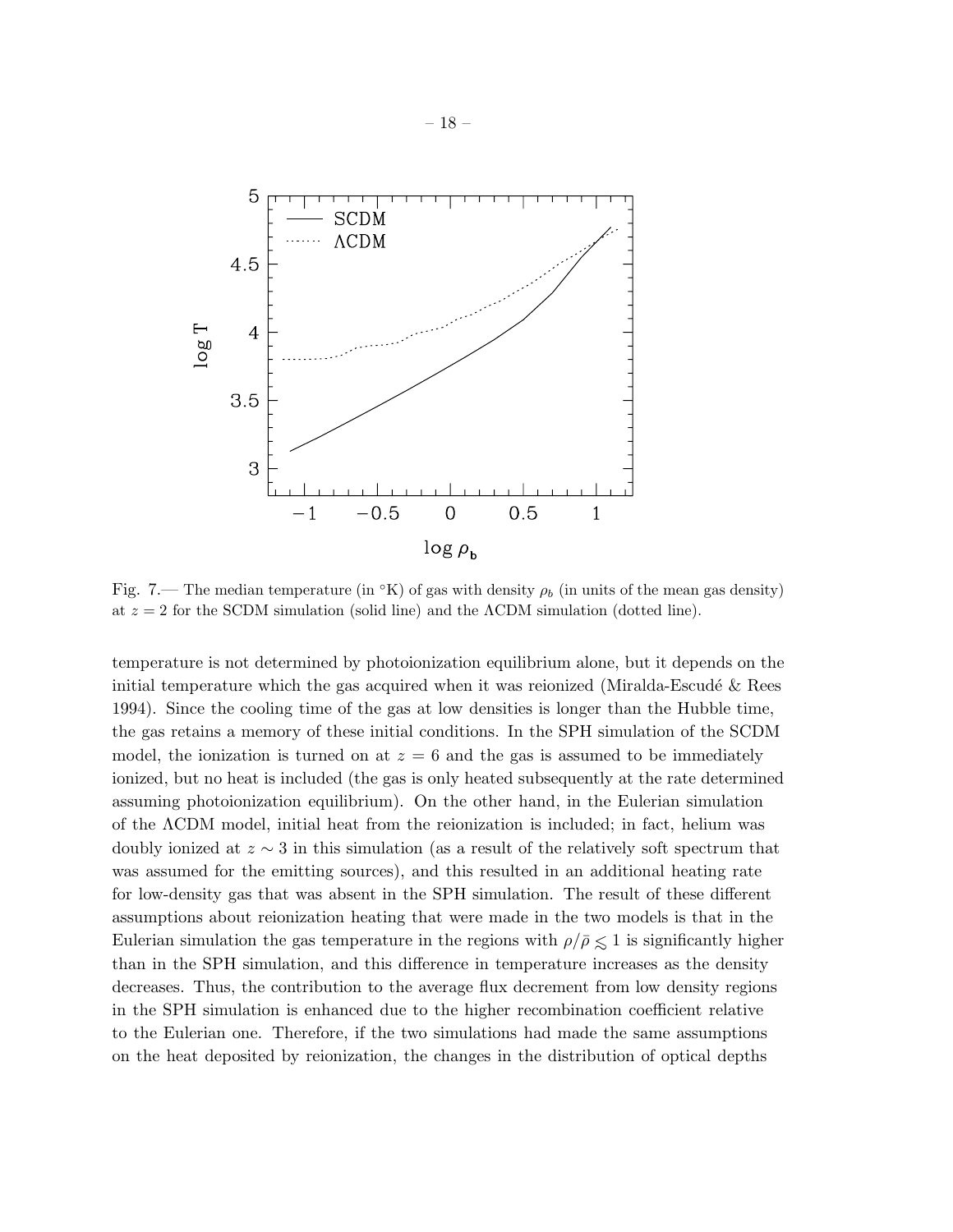

Fig. 8.— The rms mass fluctuation in spheres of comoving radius R  $h^{-1}$  Mpc, computed from the linear theory power spectra of the SCDM model (solid line) and the ΛCDM model (dotted line) at  $z=2.$ 

in Figure [5](#page-17-0) would improve the agreement. We see that even the small difference found between the two models is probably not related to the different cosmological models per se, but is explained in large part by this difference in the gas temperature, which arises from the differing treatments of reionization.

The contribution of various physical effects to predictions for the FDDF will be examined in greater detail in other papers (Weinberg et al. 1997). Here, our main conclusion is that the two models we have examined appear to explain the observed flux distribution satisfactorily, and therefore we can use them to obtain the parameter  $\mu$ , which can provide us with new constraints on the cosmic baryon density and the intensity of the ionizing background.

It is worth noting that the similarity in the FDDF predictions of these two cosmological models is somewhat coincidental; they predict similar nonlinear structure on the relevant scales at  $z \sim 2-4$ , but some other popular theories of structure formation would not. Figure 8 shows the rms mass fluctuation as a function of comoving scale (tophat sphere radius R  $h^{-1}$  Mpc), computed from the linear theory power spectra of the two models at  $z = 2$ . The two models have quite similar mass fluctuation spectra on the scales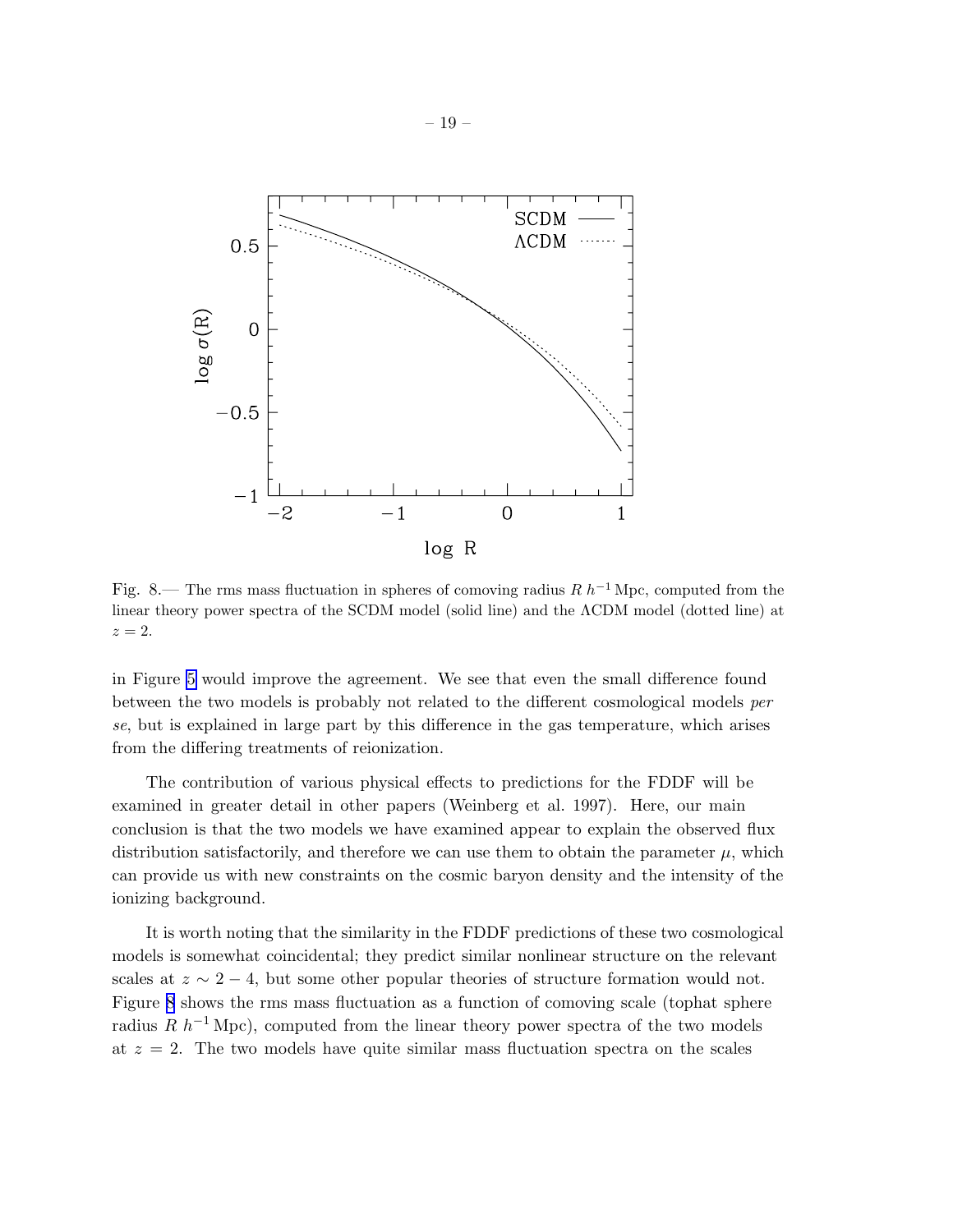<span id="page-21-0"></span>represented in these simulations, and the rms fluctuation amplitude is almost identical on the comoving scale  $R \sim 1 h^{-1}$  Mpc that is probably most relevant to the Ly $\alpha$  forest at this redshift. However, the rms fluctuation at  $1 h^{-1}$  Mpc for a COBE-normalized standard CDM model (with  $\Omega = 1$ ,  $n = 1$ ,  $h = 0.5$ ) would be higher by about 70%, and it would be lower by about 30% for a tilted CDM model (with  $n = 0.8$ ,  $\Omega = 1$ ,  $h = 0.5$ ,  $\sigma_8 = 0.55$ ) and lower by more than a factor of two for a cold+hot dark matter model with  $\Omega_{\nu} = 0.2$  (see figure 4 of Liddle et al. 1996). These differences might well lead to significant departures from the observed FDDF, though detailed analysis of these models will be required to see whether they are ruled out given the freedom to adjust  $\mu$  and the uncertainties in the appropriate treatment of reionization (and in the resultant gas temperatures).

#### 4. Observational Constraints on the Intensity of the Ionizing Background

We now proceed with examining independent constraints that we have on the intensity of the ionizing background at high redshift (or, equivalently, the photoionization rate  $\Gamma$ ), which we can then combine with our determination of the parameter  $\mu$  to obtain limits on  $\Omega_b$ .

There are several ways to measure observationally the intensity of the ionizing background at high redshift. In this paper, we are particularly interested in obtaining a firm lower limit to this intensity, J. As we have argued above, this leads to an interesting lower limit to the baryon density  $\Omega_b$ . The best way to obtain a lower limit to J is to calculate the intensity from the observed number of sources and absorbers of ionizing photons. An important point here is that, in principle, the observation of the number of sources and absorbers determines the intensity of the background at all redshifts independently of the cosmological model and any other assumptions. This point becomes obvious by noticing that the background intensity would not change if photons were emitted homogeneously in space, rather than from individual sources; thus, only the average surface brightness from sources in a given redshift interval matters for the calculation of the background, and the surface brightness always varies as  $(1 + z)^4$ . Similarly, the absorption on the background depends only on the average number of absorbers of a given optical depth per unit redshift along the line of sight, which is also directly observed.

Let us express this directly using the equation for the evolution of a cosmic background of proper intensity  $J(\nu, z) d\nu$  at frequency  $\nu$  and redshift z (e.g., Peebles 1971),

$$
(1+z)\frac{\partial J(\nu,z)}{\partial z} = -\left(\nu\frac{\partial J}{\partial \nu} - 3J\right) - \frac{c}{H(z)}\left(\frac{j_E}{4\pi} - \kappa J\right) . \tag{5}
$$

Here,  $j_E(\nu)$  is the proper emissivity (energy emitted per unit time, volume and frequency),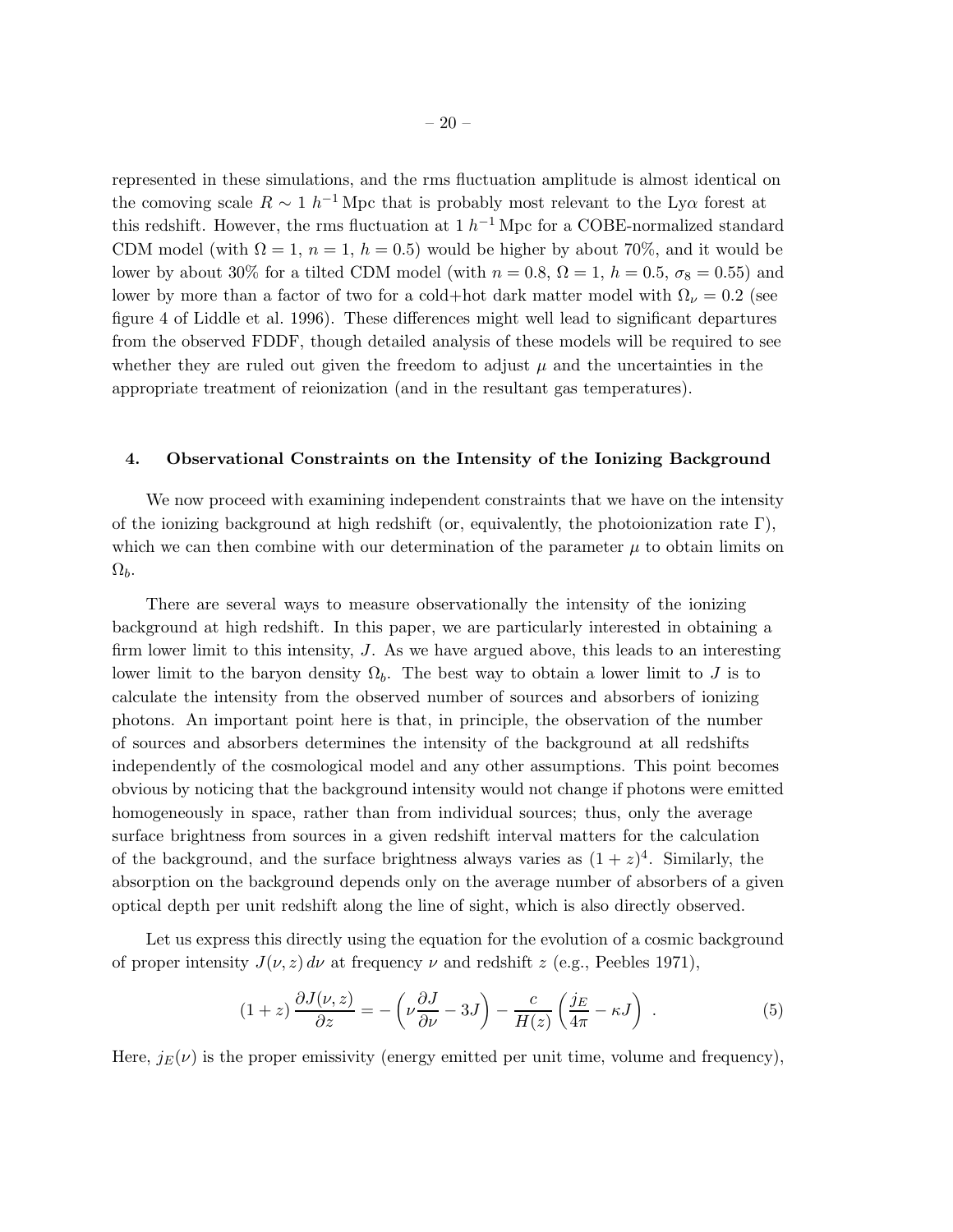$\kappa$  is the opacity, and  $H(z)$  is the Hubble constant at redshift z. If  $\phi(L, z)$  is the comoving luminosity function of sources (i.e., the number of sources per unit comoving volume having a certain luminosity) at redshift z, we have  $j_E = (1+z)^3 \int dL \phi(L) L$ . The observed flux per unit frequency from a given source is  $F(\nu) = L[\nu(1+z)](1+z)/(4\pi D_l^2)$ , where  $D_l$ is the luminosity distance. The observed total number of sources over the sky at redshift  $z$ and flux  $F$  is related to the luminosity function by

$$
N_s(z, F) dz dF = \phi(L) \frac{4\pi D_l^2}{(1+z)^2} (1+z) \left(-\frac{c dt}{dz}\right) dz dL .
$$
 (6)

Finally, using  $H = -dz/dt/(1 + z)$ , we obtain

$$
J_E(\nu, z) \equiv \frac{cj_E}{4\pi H} = c(1+z)^4 \int_0^\infty dF \, \frac{N_s(z, F[\nu/(1+z)])}{4\pi} F \; . \tag{7}
$$

The quantity  $J_E$  is the one that is independent of the cosmological model and is determined by the observations of  $N_s$ , and determines also the evolution of J through equation [\(5](#page-21-0)).

We can obtain the quantity  $J_E$  from the results of various quasar surveys that have been published. We use the results on the quasar luminosity function of Warren, Hewett, & Osmer (1994; their Table 4), hereafter WHO, and Hartwick & Schade (1990; their Table 5), hereafter HS. We add up the contribution to  $j_E$  from each bin in luminosity of the luminosity function given in these tables, and use eq. (2) in WHO, and the relation  $M_B = M_C - 0.605$  (see Pei 1995, for the model with spectral index  $\alpha = -0.5$  between the blue band and  $Ly\alpha$  line wavelengths) to transform the absolute magnitudes given in these papers to a continuum flux per unit frequency at the  $Ly\alpha$  wavelength. We then multiply this flux by a factor  $(4/3)^{-1.5}$  to transform to the flux per unit frequency at the Lyman limit, assuming a spectral index  $\alpha = 1.5$  between the Ly $\alpha$  and Lyman limit frequencies (see, e.g., Laor et al. 1994). Table 3 shows the values derived for  $J_E(\nu)$  at the Lyman limit, in the customary units of  $10^{-21}$  erg cm<sup>-2</sup> s<sup>-1</sup> sr<sup>-1</sup> Hz<sup>-1</sup>, for two redshifts from WHO (we have used their comoving luminosity functions in the intervals  $2 < z < 2.2$ , and  $2.2 < z < 3.0$ , for calculating  $J_E$  at  $z = 2$  and  $z = 3$ , respectively), and for  $z = 2$  from Hartwick & Schade (where we use their luminosity function in the interval  $1.9 < z < 2.2$ ). The errorbars for  $J_E$  were obtained from the number of quasars from which the luminosity function was derived in each luminosity bin. We also give the result derived from the model of Pei (1995), which was used by Haardt & Madau (1996, hereafter HM) to calculate the evolution of the ionizing background.

We notice that  $J_E$  derived from the luminosity functions of WHO and HS agree with each other, but are lower by a factor  $2-3$  compared to the model in Pei (1995). The reason for this is that the model by Pei was a fit to the observed luminosity function which assumes  $\phi(L) \propto L^{-1.83}$  at low luminosities (for the model used in HM), and therefore the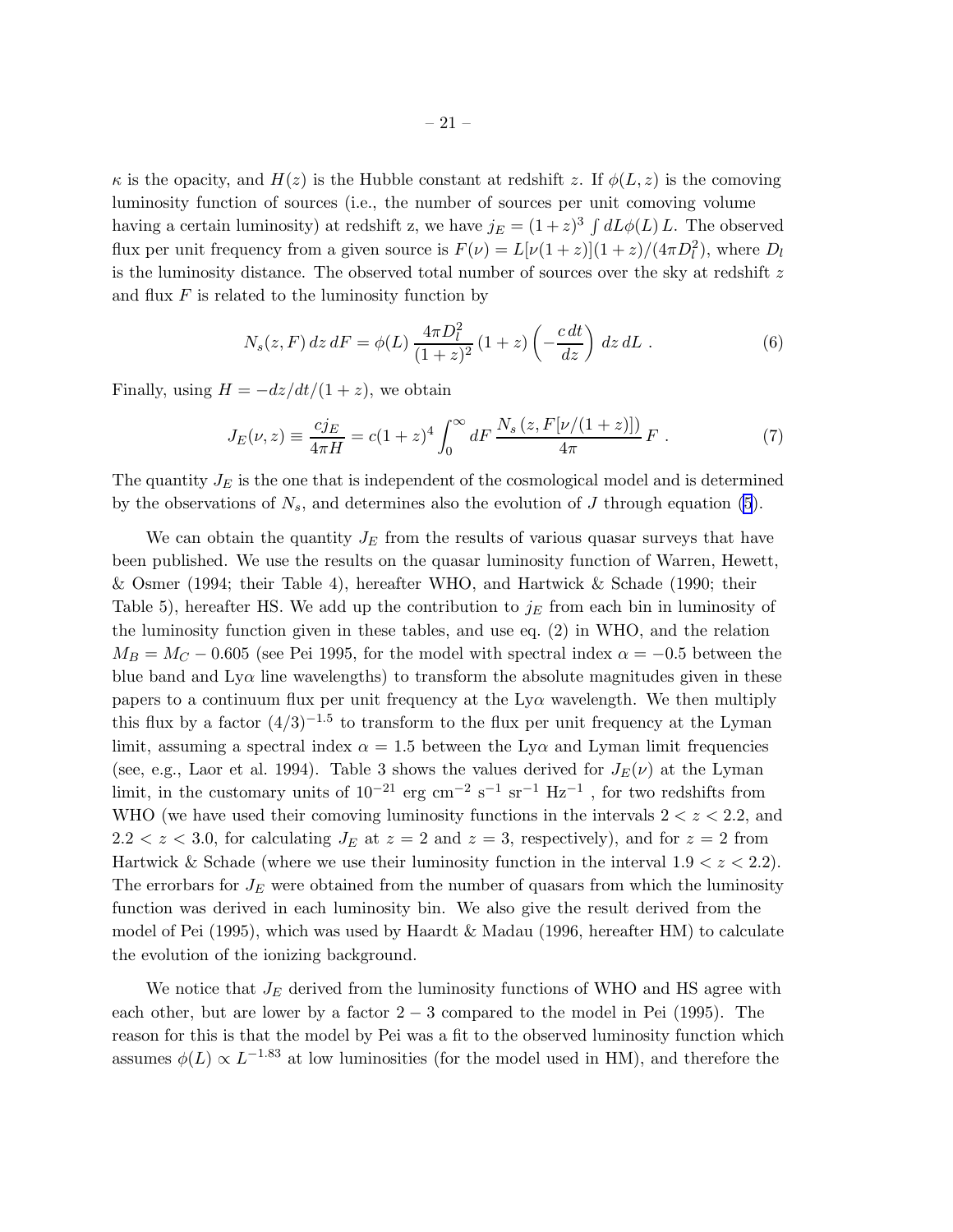contribution to the emissivity converges only as  $L^{0.17}$ . Since the value of the luminosity below which  $\phi(L)$  has this slope is not much higher than the faintest quasars in the observed samples at  $z > 2$ , a large fraction of the emissivity in the model by Pei comes from quasars that have not been observed, but are only assumed to exist in the model. One should also notice that the luminosity function of HS extends to 0.6 magnitudes fainter than in WHO. While the extrapolation of the luminosity function in Pei (1995) to fainter quasars than observed is reasonable, based on the luminosity function observed at lower redshifts, we cannot rely on it to obtain a firm lower limit to  $J<sub>E</sub>$ . The values obtained by adding the contribution only from observed quasars should be used as a lower limit, although the value from the model of Pei should be considered as a more probable one. A considerably larger value of  $J<sub>E</sub>$  is always possible if sources of ionizing radiation different from quasars are significant.

HMderived the value of  $J$ , essentially using equation ([5](#page-21-0)) but including absorbing clouds as sources in  $j_E$  as well, using the model of Pei for  $J_E$ . To obtain a firm lower limit on J, we notice that if  $J<sub>E</sub>$  is decreased by a constant factor at all redshifts J will decrease by the same factor. This is strictly correct as long as  $\kappa$  is not altered, as seen from equation [\(5](#page-21-0)). In the model of Pei, the comoving density of quasars is assumed to decline at  $z > 3.5$ , so the contribution from quasars above this redshift to the intensity J at  $z = 2$ is negligible (especially because of the increase of absorption by Lyman limit systems at these redshifts). Thus, the value of  $J$  cannot be significantly decreased by increasing the rate of decline of quasars at high redshift, while being consistent with the observational evidence that any decline of the quasar density is not significant below  $z \approx 3.5$ .

The only other possibility there is for reducing the value of  $J$  is to increase the absorption  $\kappa$ . The calculation of HM included the effect of absorption from a model of the number of absorbers given by their equation (7), which implies a number of Lyman

| Ref.       | Redshift       | $J_E$           |
|------------|----------------|-----------------|
| <b>WHO</b> | 2              | $1.50 \pm 0.22$ |
| <b>HS</b>  | 2              | $1.86 \pm 0.69$ |
| Pei        | $\overline{2}$ | 3.27            |
| <b>WHO</b> | 3              | $2.92 \pm 0.72$ |
| Pei        | 3              | 7.09            |

Table 3. Emissivities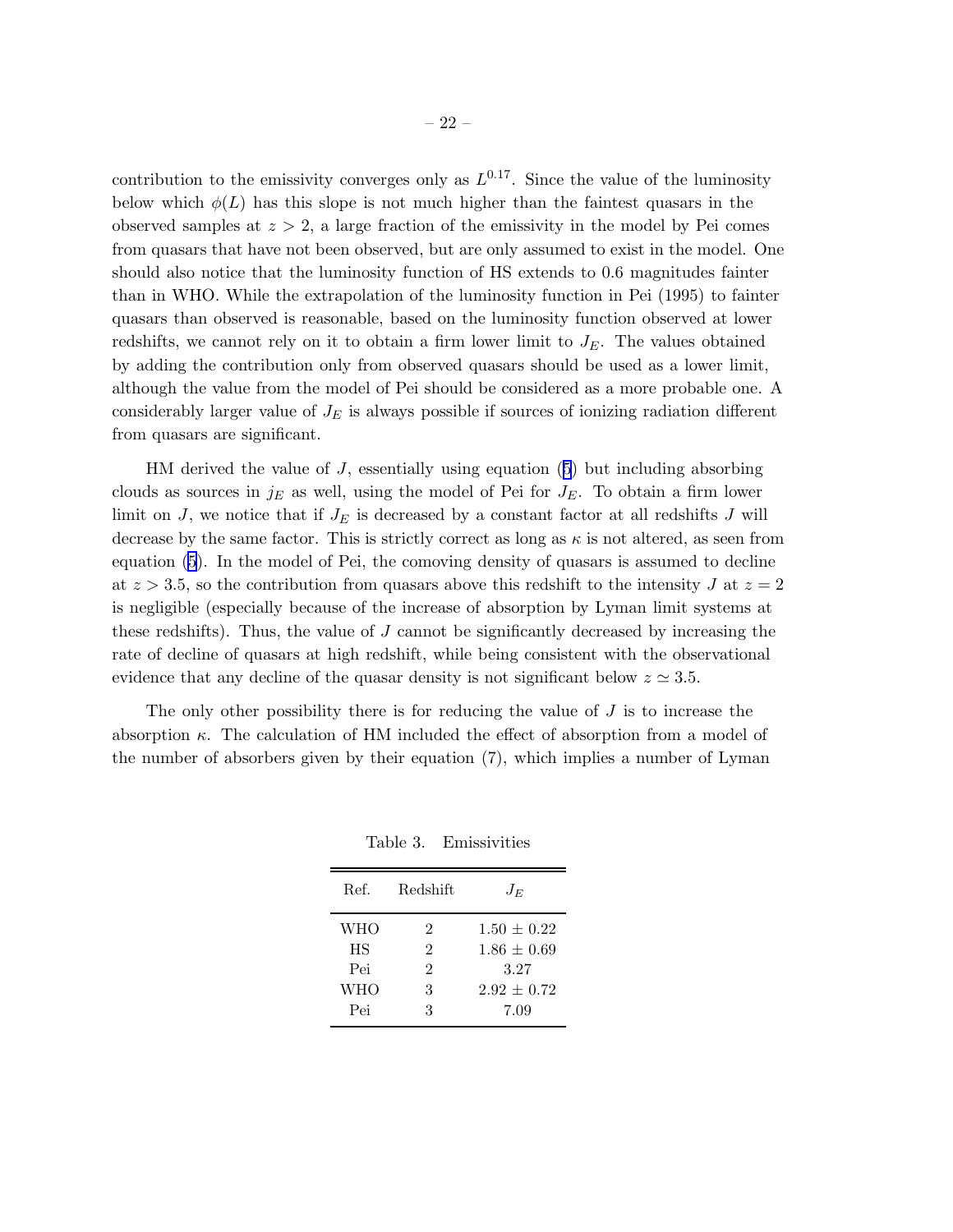limit systems per unit redshift (with  $N_{\text{HI}} > 1.59 \times 10^{17} \text{ cm}^{-2}$ ) equal to  $1.5[(1+z)/3]^{1.5}$ . The observational determinations are consistent with this number and are accurate to within ∼ 20% (Sargent, Steidel, & Boksenberg 1989; Storrie-Lombardi et al. 1994; Stengler-Larrea et al. 1995); since the absorption is dominated by Lyman limit systems, it does not seem that absorption could be significantly increased above the model used by HM. The reemission of radiation from the absorbing clouds was also included in HM, and this resulted in a substantial increase in the derived value of J. The calculation of this reemission is also model-independent and depends only on the observed column density distribution of the absorbers, since the only assumption that is made to infer the emission from clouds is that they are in ionization equilibrium. This assumption is correct, because the time to reach ionization equilibrium depends only on J and is of order  $\sim 3 \times 10^4$  yr. Thus, the inclusion of the reemission from clouds to obtain a lower limit to  $J$  is warranted.

HM obtained a value for the photoionization rate at  $z = 2$ ,  $\Gamma = 1.4 \times 10^{-12}$  sec<sup>-1</sup> (see their Figure 6). From Table 3, our lower limit to  $J_E$  (taken from the average of WHO and HS) is a factor of 2 below that in the Pei model used in HM, so we infer

$$
\Gamma(z=2) > 7 \times 10^{-13} \,\text{sec}^{-1} \tag{8}
$$

This can also be expressed in terms of the cross-section-weighted background intensity (as defined in eq. [1] of Miralda-Escudé et al. (1996)),  $J_{HI} > 1.6 \times 10^{-22}$  erg cm<sup>-2</sup> s<sup>-1</sup> sr<sup>-1</sup>  $\text{Hz}^{-1}$ . For the HM spectrum this corresponds to an intensity  $J_{912\text{\AA}} \approx 2.3 \times 10^{-22}$  at the Lyman limit.

One of the effects that can change the ionizing background intensity from quasars is the possibility that they are obscured by dust in intervening galaxies. However, it is simple to see that this can only result in an *increase* of  $J$  (see Miralda-Escudé & Ostriker 1990): the absorption from a quasar at  $z = z_q$  to us must on average be larger than from the same quasar to a point at  $0 < z < z_q$ , so the increase in  $J_E$  due to the fact that we underestimate the number of quasars because they are obscured is more important than the reduction of J due to additional absorption. The observed fluxes from quasars can also be altered by gravitational lensing, but this does not affect the estimate of J contributed by quasars because the average surface brightness is conserved.

We therefore conclude that our lower limit of eq.(8) is a strict one, not subject to systematic uncertainties other than any errors in the observational determination of the quasar luminosity function and the number of absorbers.

Another method for measuring the intensity  $J$  is the proximity effect. Observations at intermediate redshift (Carswell et al. 1987; Bajtlik, Duncan & Ostriker 1988; Lu, Wolfe & Turnshek 1991; Bechtold 1994; Giallongo et al. 1996; Cooke et al. 1996) have arrived at values of  $J_{912\AA} \sim 10^{-21}$ , but with a large scatter. The most recent high resolution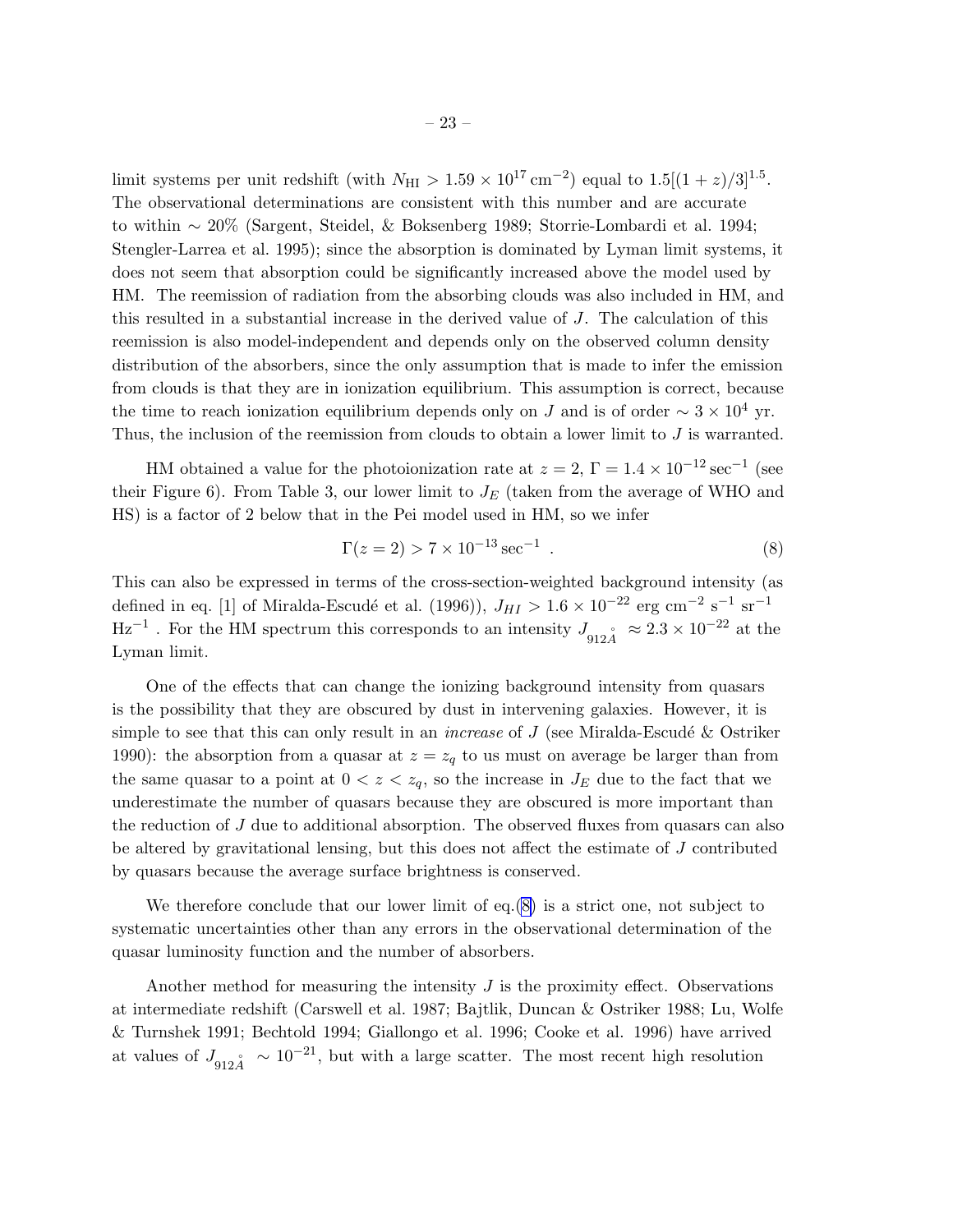studies by Giallongo et al. (1996) give  $J_{912A}$  =  $(5 \pm 1) \times 10^{-22}$  obtained for a redshift range z=1.7-4.1, and Cooke et al. find  $(10^{+0.5}_{-0.3}) \times 10^{-22}$  for a similar z range. However, the proximity effect is subject to several systematic uncertainties; in particular, J could be underestimated if the luminosity of quasars is highly variable over the ionization timescale of  $3 \times 10^4$  yr, and also if most of the quasars with good spectra (which are naturally the brightest ones) are magnified by gravitational lensing. In addition, the number of clouds near quasars might be enhanced due to clustering, partially cancelling the reduction due to the higher intensity of photons. It is difficult to estimate how large these effects could be, so the proximity effect cannot be used to obtain a firm lower limit to J. Nevertheless, the fact that all the estimates are higher by factors of 2 to 20 compared to our lower limit from the number of observed quasars is reassuring.

An independent, rough estimate of  $J_{912\AA}$  can also be derived from the degree of ionization needed to reproduce the column density ratios of various metal ions in intervening heavy element absorption systems. SCDM simulations specifically adressing such higher column density systems (Rauch, Haehnelt, & Steinmetz 1996) have shown that at z ~3 a HM spectrum with an intensity  $J_{912\AA} = 3 \times 10^{-22}$  matches well the observed ratios of several common metal ions (for a uniformly metal enriched gas with  $Z=10^{-2.5}$ ).  $\Omega_b h^2 = 0.018$ ). Hellsten et al. (1997) have confirmed this result for the SCDM simulation described here. Again, this is fully consistent with our lower limit.

#### 5. Discussion

#### 5.1. The lower limit to the cosmic baryon density

With the lower limit on Γ we immediately obtain a lower limit for  $\Omega_b$ , using the constraints from the simulations. Our lower limit for  $\Gamma$  is applicable at redshifts  $z = 2$  and 3, since this is the redshift range where the sources have been observed and the models are consistent with an approximately constant intensity contributed by the known sources (see HM). The constraints for any changes in  $\Gamma$  when going to  $z = 4$  are relatively poor, because of the small number of known quasars at this high redshift. In Table 4, we give thevalues of the parameter  $\mu$  (eq. [[3](#page-6-0)]) derived from our fits to the FDDF in Section 3 at each redshift and for the two models. The limits on  $\Omega_b h^2$  assuming  $\Gamma > 7 \times 10^{-13} \text{ sec}^{-1}$ , as required from the two simulations, are given in the fourth and fifth column.

In Figure [9,](#page-26-0) we plot these same limits together with the 95% confidence limits from Hata et al. (1996) for the  $\Omega_b$  derived for the cases of a "low" and a "high" D/H ratio recently discussed in the literature, and for a standard big bang model with solar system D and <sup>3</sup>He abundances. On the basis of profile fits to DI and HI Ly $\alpha$  absorption lines of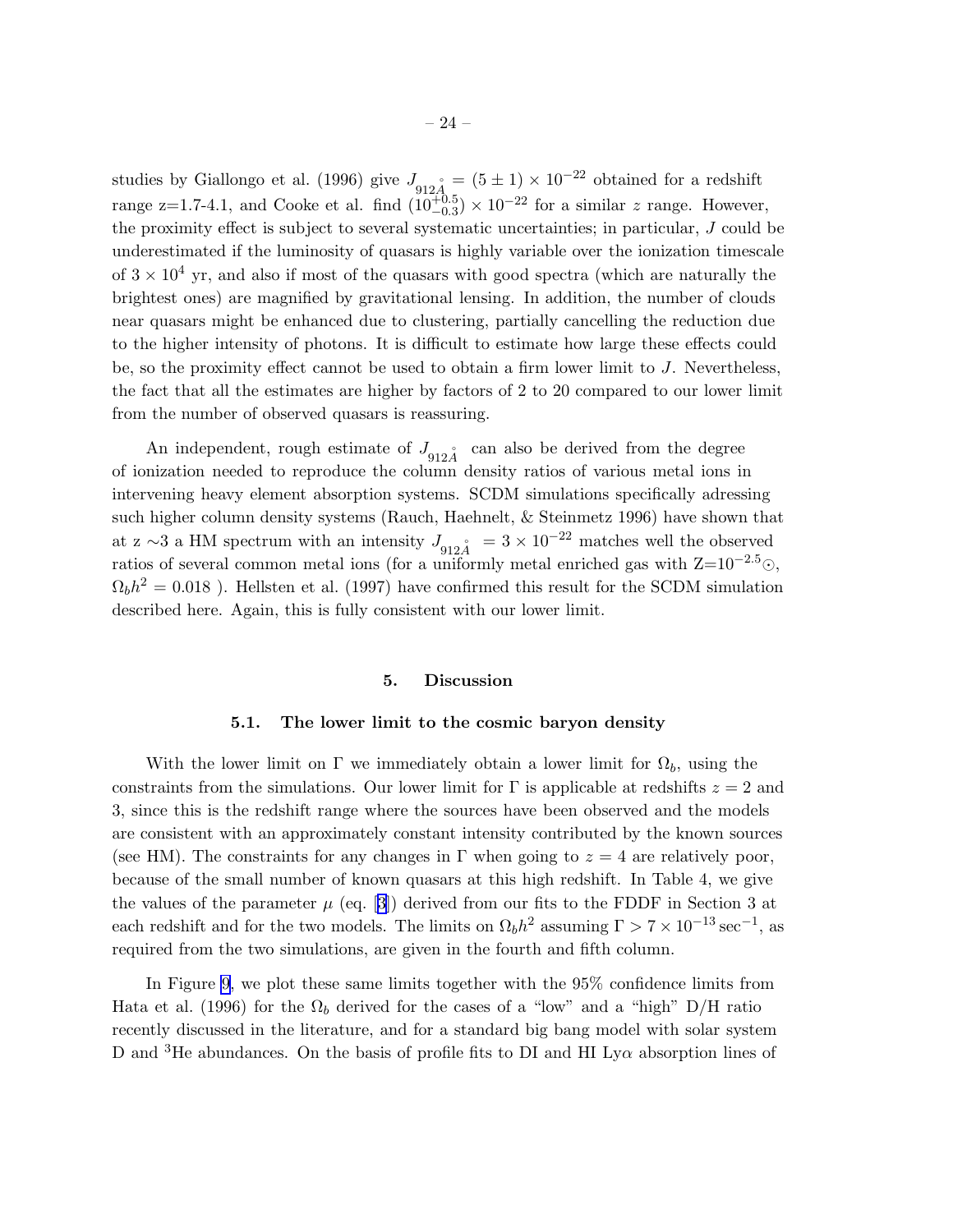<span id="page-26-0"></span>

Fig. 9.— Lower limits to  $\Omega_b h^2$  assuming  $\Gamma > 7 \times 10^{-13}$  s<sup>-1</sup>. The region between the dashed lines is the 95% confidence area for the "low D/H" value as derived by Hata et al. (1996). The dotted lines show the corresponding lower and upper limits for the "high D/H" value, and the dash-dotted lines give the value consistent with solar system D and <sup>3</sup>He abundances, according to the same source. Note that the nucleosynthesis constraints measure  $\Omega_b h^2$ , whereas our method gives  $\Omega_b h^{3/2}$ .

intermediate column density systems at high redshift, Songaila et al. (1994), Carswell et al. (1994), and Rugers & Hogan (1996a,b) reported a high D/H ratio, whereas Tytler, Fan, & Burles (1996) and Burles & Tytler (1996) favored a low  $D/H$  ratio as representative of the universal deuterium abundance. If the simulations are correct, the low  $\Omega_b$  value (corresponding to the high D/H) is not consistent with the higher values we obtain here for the two CDM models. The range for solar system abundances, and the lower D/H value (Tytler, Fan & Burles 1996) are fully consistent, as our measurements are lower limits to  $\Omega_b$ .

The obvious question that should be asked here is if other cosmological models of the Ly $\alpha$  forest might require a much lower value for the parameter  $\mu$  to fit the observed FDDF, while still predicting satisfactorily the observed characteristics of the  $Ly\alpha$  forest. As discussed in Miralda-Escudé et al. (1996), in order for that to be possible, the physical structures giving rise to the  $Ly\alpha$  absorption systems of a fixed, observed neutral hydrogen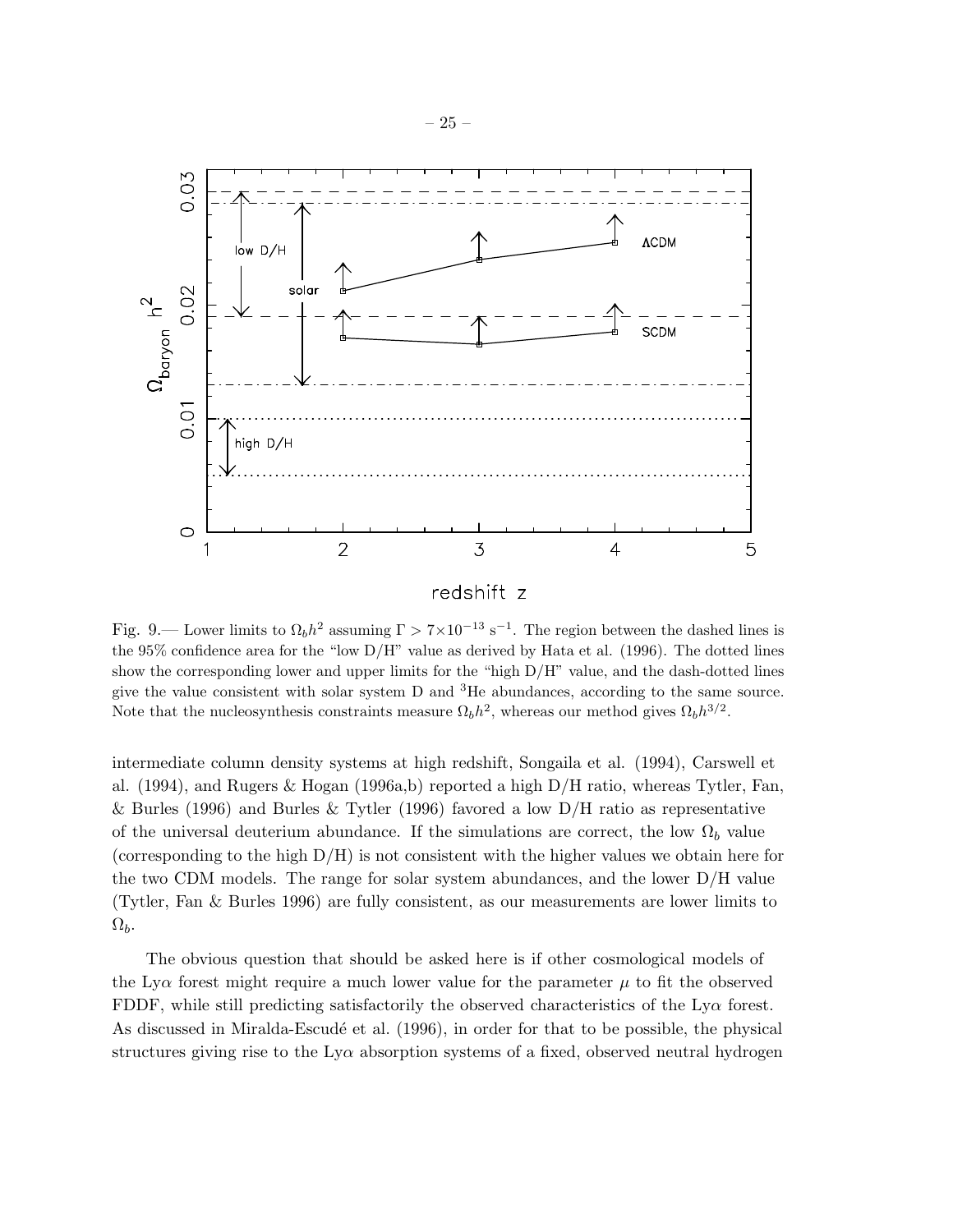<span id="page-27-0"></span>column density would need to be much denser than they are in the simulations we have examined here, while still producing lines of the same velocity width (and hence equivalent width). To clarify this argument, we shall give an analogous one here that will focus on the distribution of the flux decrement rather than the number of absorption lines with fixed column density.

Let  $f(\tau) d\tau$  be the optical depth probability density, i.e., the fraction of the Ly $\alpha$  forest spectrum where the optical depth is in the range  $\tau$  to  $\tau + d\tau$ . Since  $f(\tau)$  is related to the FDDF in a straightforward way, we know that our simulations reproduce reasonably the form of  $f(\tau)$ . Now, consider the spatial regions in the simulation that yield optical depth  $\tau$ to  $\tau + d\tau$  in the Ly $\alpha$  spectrum, and let  $f_r(\tau) d\tau$  be the fraction of the spatial volume filled by these regions. The average optical depth contributed by such regions is:

$$
\tau f(\tau) d\tau \propto \mu(\rho/\bar{\rho})^2 \alpha(T) f_r(\tau) d\tau \propto \mu(\rho/\bar{\rho}) \alpha(T) f_b(\tau) d\tau , \qquad (9)
$$

where  $\rho/\bar{\rho}$  and  $\alpha(T)$  are the overdensity and the recombination coefficient in the regions that give optical depth  $\tau$ , and  $f_b(\tau) = f_r(\tau)(\rho/\bar{\rho})$  is the fraction of baryons in these regions. One should notice that, in general, the optical depth at a given point in the  $Ly\alpha$  spectrum will not come from a unique point in space, but from a finite region, owing to the effects of thermal broadening and velocity caustics; at the same time, regions yielding certain optical depths will have a distribution of densities and temperatures. But for the purpose of the present argument, the density and temperature in equation (9) should be understood as a representative value for the gas that contributes to optical depths  $\tau$ .

We see from equation (9) that, if  $\mu$  were to be lower than the value we found from our two simulations (to allow for a smaller  $\Omega_b$ ), then either a larger fraction of baryons ought to be in the intergalactic gas producing the  $Ly\alpha$  forest, or the overdensities of the structures should be higher, or the temperatures should be lower to increase the recombination coefficient. The first possibility cannot make a large difference, because most of the baryons

|                                           | $\mu$                   |                         | $\Omega_b h^2$ (for $\Gamma > 7 \times 10^{-13}$ ) |                                  |                         | $\Gamma_{-12}$ (for $\Omega_b h^2 = 0.024$ ) |  |
|-------------------------------------------|-------------------------|-------------------------|----------------------------------------------------|----------------------------------|-------------------------|----------------------------------------------|--|
| $ z_1, z_2 $                              | ACDM                    | <b>SCDM</b>             | $\Lambda \text{CDM}{}$                             | <b>SCDM</b>                      | $\Lambda$ CDM           | <b>SCDM</b>                                  |  |
| $1.5 - 2.5$<br>$2.5 - 3.5$<br>$3.5 - 4.5$ | 1.888<br>1.587<br>1.291 | 1.033<br>0.628<br>0.511 | > 0.0213<br>> 0.0240<br>> 0.0255                   | > 0.0171<br>> 0.0166<br>> 0.0177 | 0.890<br>0.698<br>0.618 | 1.373<br>1.468<br>1.290                      |  |

Table 4. Limits on  $\Omega_b$  and  $\Gamma$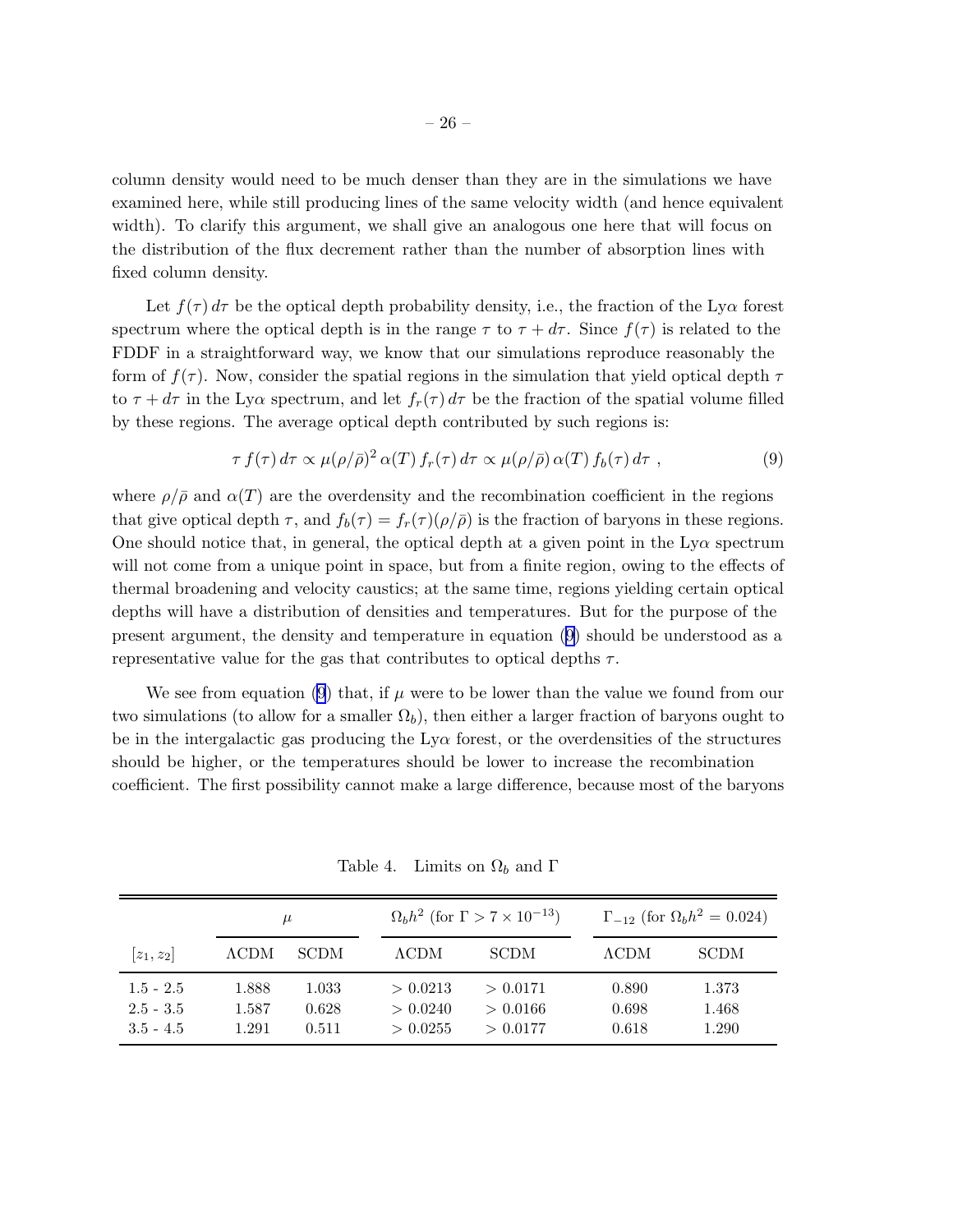in our simulations are already in the  $Ly\alpha$  forest (Miralda-Escudé et al. 1996, 1997). The inferred  $\mu$  also cannot be significantly decreased by having a lower temperature of the gas, because in the SPH simulation the gas temperature in low density regions is already as low as possible. No energy input from reionization was included in this simulation, and the temperature is then determined by the balance between adiabatic cooling and the heating from photoionization (with other cooling terms being less important), and it does not depend on the model for structure formation. This minimum temperature is approximately proportional to  $[\Omega_b h(z)]^{0.6}$ , as will be explained in more detail in Miralda-Escudé et al. (1997). The increase of temperature with  $\Omega_b$  tends to strengthen our lower limit to  $\Omega_b$ , since we have assumed that  $\tau \propto \Omega_b^2$  while, in the case where reionization heat input is small as in the SCDM simulation, the effective dependence is shallower (Croft et al. 1997; Miralda-Escudé et al. 1997).

The difference in temperature is in fact the primary reason that the SCDM model yields a lower value of the parameter  $\mu$  compared to the  $\Lambda$ CDM model: most of the increase of the mean decrement as the parameter  $\mu$  is increased comes from unsaturated absorption arising from regions with  $0.3 < \rho/\bar{\rho} < 1$ , where the difference in temperature is a factor ∼ 3, implying a difference in the recombination coefficient of a factor 2, similar to the difference between the  $\mu$  parameters in the two models from Table 4.

This leaves only the possibility that the structures yielding the observed  $Ly\alpha$  forest absorption are more overdense than predicted in our simulations. That is to say, if we fix the optical depth  $\tau$ , the absorption that fills a fraction of the spectrum  $f(\tau)d\tau$  determined observationally must arise from gas with higher densities than in the simulation, and therefore also with smaller filling factors  $f_r(\tau)$  in real space. We notice that, since  $\mu \propto \Omega_b^2$  $\frac{2}{b}$ , and the absorption is proportional to  $\mu(\rho/\bar{\rho})$  when  $f_b(\tau)$  is fixed (from eq. [9], then in order to decrease our lower limit to  $\Omega_b$  by a factor of 2, the overdensities of Ly $\alpha$  absorbers with a fixed baryon content should be larger by a factor of 4 compared to our model. Since the shape of the FDDF needs to be preserved, this increase in density would have to be rather homogeneous for all the gas giving rise to different optical depths. It is difficult to see how this could be achieved unless we were to return to a picture of separate clouds, and an "intercloud medium" which does not make a significant contribution to the observed absorption.

Given this argument, we believe that the lower limit we obtain here on  $\Omega_b$  is unlikely to be much weaker in other cosmological models, at least if they remain consistent with the observed FDDF. Indeed, we have found that the difference in the values of  $\mu$  inferred from the two models reflects the difference in the temperature of the low-density gas in the two simulations, which is a consequence of the treatment of reionization rather than a consequence of the cosmological models per se. If, as argued above, the temperature of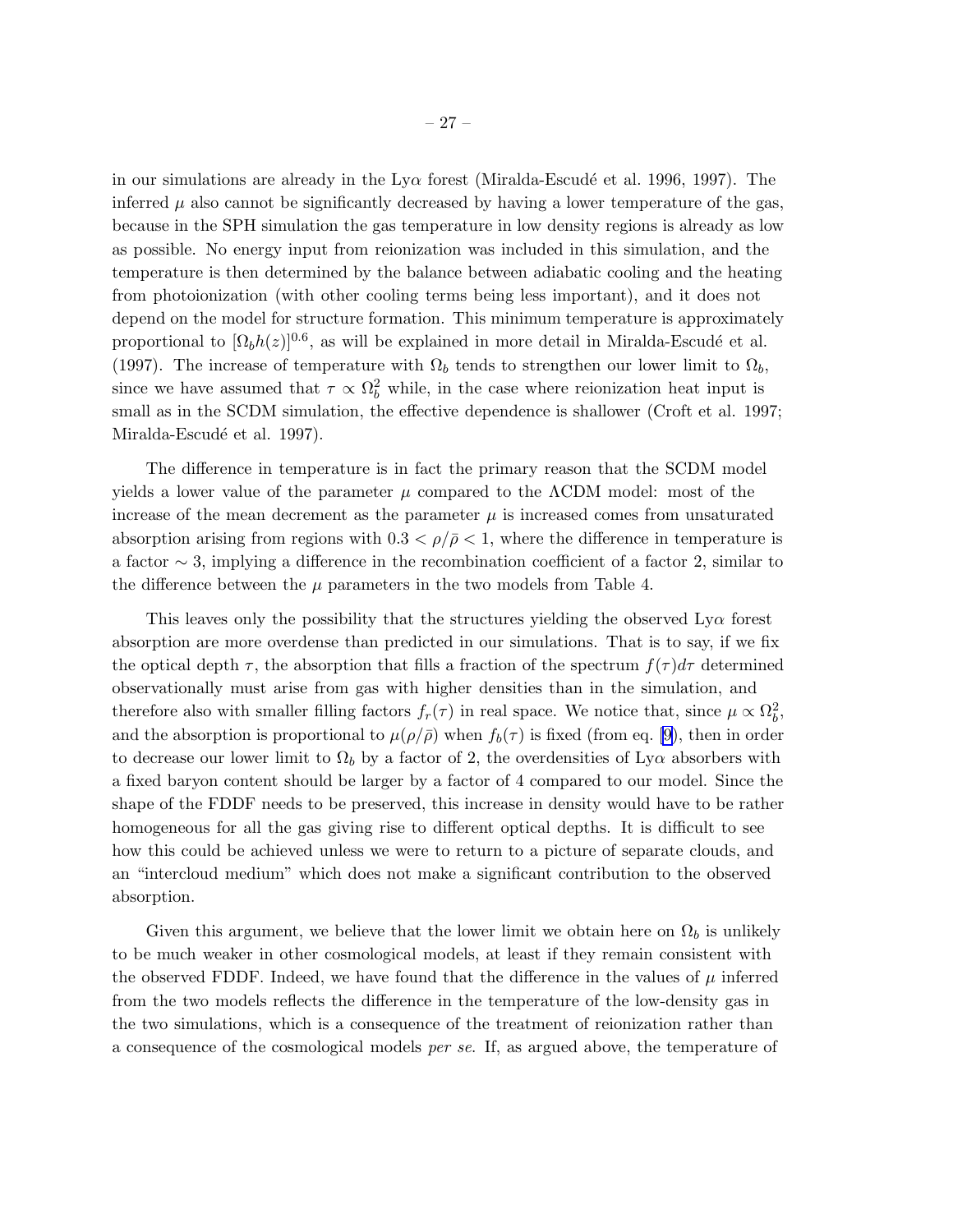the low-density gas cannot be lower than in the SPH simulation, then our lower limit is  $\Omega_b h^2 > 0.017$ , from Table 4 (we do not consider the  $z = 4$  lower limit reliable because of the more uncertain value of Γ). If we accept that  $\mu$  cannot be lowered below the value in this model, we can still reduce the inferred  $\Omega_b$  in a model where  $H(z)$  is as low as possible. If we take  $H_0 > 50 \text{ km s}^{-1} \text{ Mpc}$ , and consider the  $\Lambda$  model to minimize the increase of  $H(z)$ with redshift, with  $\Omega > 0.3$  to satisfy constraints from large-scale structure (e.g., Dekel & Rees 1994), we can reduce  $H(z = 2)$  by a factor 0.57 relative to the SCDM model, which would bring down our lower limit to  $\Omega_b h^2 > 0.012$ . Even with all parameters pushed to their limits, this is still inconsistent with the high deuterium measurements.

Croft et al. (1997) have recently studied HI and HeII Ly $\alpha$  absorption in SPH simulations of several cosmological models, including the SCDM simulation analyzed here, an open CDM model with  $\Omega_0 = 0.4$ , and a COBE-normalized,  $\Omega = 1$  CDM model with  $\sigma_8 = 1.2$  (instead of the  $\sigma_8 = 0.7$  as adopted for the SCDM model). The open model has a similar amplitude of fluctuations on the Ly $\alpha$  forest scales at  $z \sim 2-3$  ( $\sim 1 h^{-1}$  Mpc), so not surprisingly the results for the parameter  $\mu$  and for the flux distribution function are similar to the SCDM model. On the other hand, the CDM model with  $\sigma_8 = 1.2$  has a higher amplitude of fluctuations, leading to a wider density distribution: more of the gas in this model has collapsed into high density regions producing saturated absorption, and less gas remains in the low and intermediate density regions giving the unsaturated absorption. As a result, this model requires a higher value of  $\mu$  to match the observations, i.e., a larger  $\Omega_b$ . The predicted FDDF is also correspondingly broader (see Croft et al., figure 11), perhaps at a level that could be ruled out by comparison to the FDDF measured here. In order to weaken our lower bound on  $\Omega_b$ , one would want a cosmological model with a lower mass fluctuation amplitude than the SCDM or ΛCDM models, as these would leave a larger fraction of their gas in unsaturated regions. Such models certainly exist (tilted CDM or cold+hot dark matter, for example), but it does not seem likely that the fluctuations in the IGM can be reduced greatly without spoiling agreement with the FDDF. These models would also risk conflict with the number of observed damped  $Ly\alpha$  systems (Katz et al. 1996; Gardner et al. 1997). The exact constraints given on the models by the observed FDDF, the damped Ly $\alpha$  systems, and other observables of the Ly $\alpha$  forest such as the Doppler parameters, together with the allowed variations on the minimum value of the parameter  $\mu$  required to reproduce the observed mean decrement, will be investigated in more detail in future work.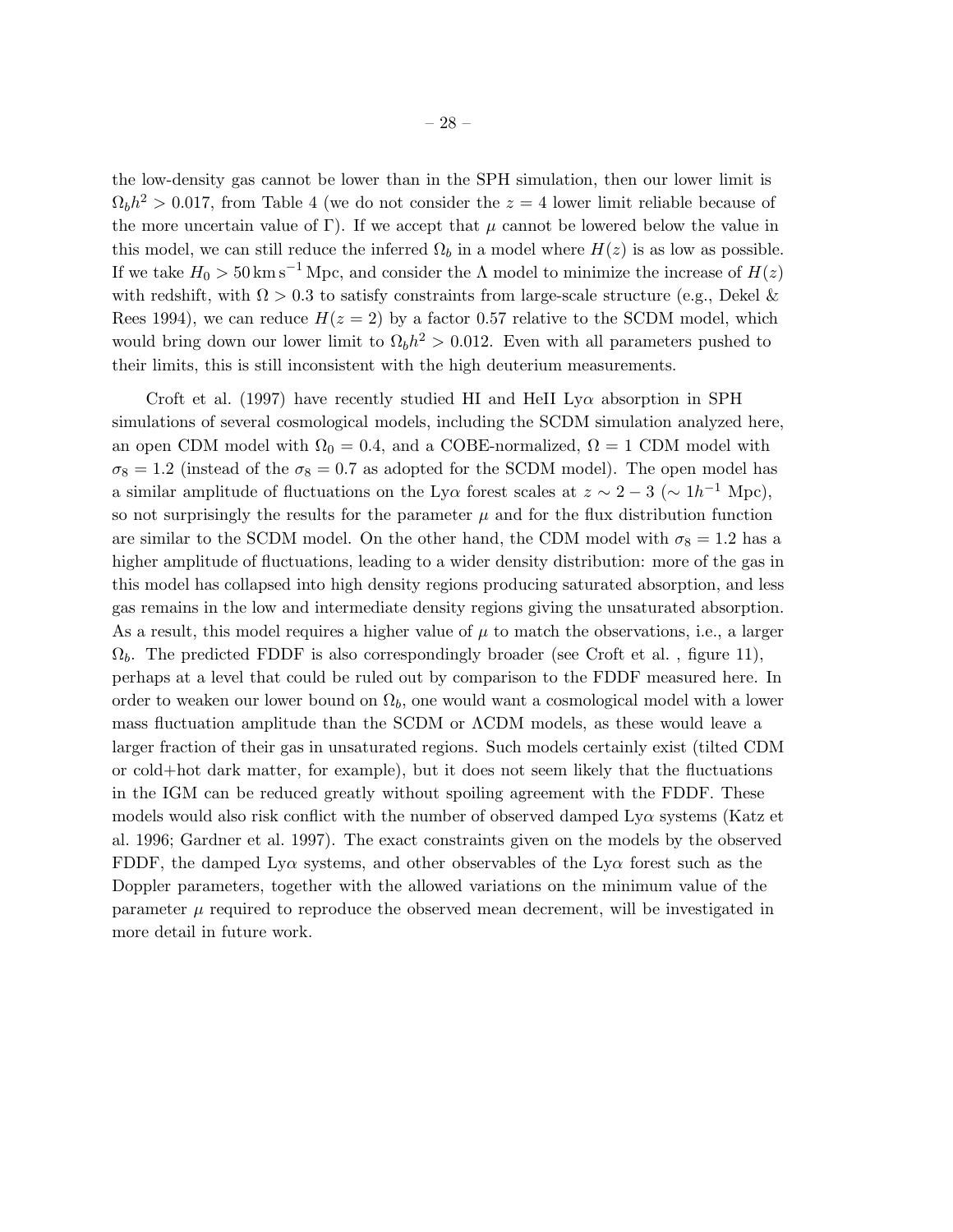

Fig. 10.— Redshift dependence of the ionization rate Γ, adopting a constant  $\Omega_b h^2 = 0.024$  (the value given by Burles & Tytler 1996). The dash-dotted line connects two estimates for Γ by Haardt & Madau (1996), based on the expected contribution from QSOs alone. The steep drop of their estimate towards z=4 and the near constancy of the ionization rate required by our measurement indicate that additional sources of ionization other than the known QSOs dominate beyond z∼ 4.

# 5.2. The evolution of the ionizing background

The variation of the parameter  $\mu$  with redshift can be used to determine the evolution required for the intensity of the ionizing background, or the photoionization rate  $\Gamma(z)$ . For this purpose, we choose  $\Omega_b h^2 = 0.024$  to fix the normalization of  $\Gamma(z)$ , which is consistent with the deuterium measurements by Tytler et al. (1996). The inferred photoionization rates are shown for the two models in Figure 10. The intensity is almost constant, with a slight decline with redshift required for the ΛCDM model. This finding is consistent with measurements from the proximity effect, where there is observational evidence for a small decrease in the intensity above redshift 4 (Williger et al. 1994; Lu et al. 1996). The values of  $\Gamma_{-12}$  as a function of redshift are listed in Table 4.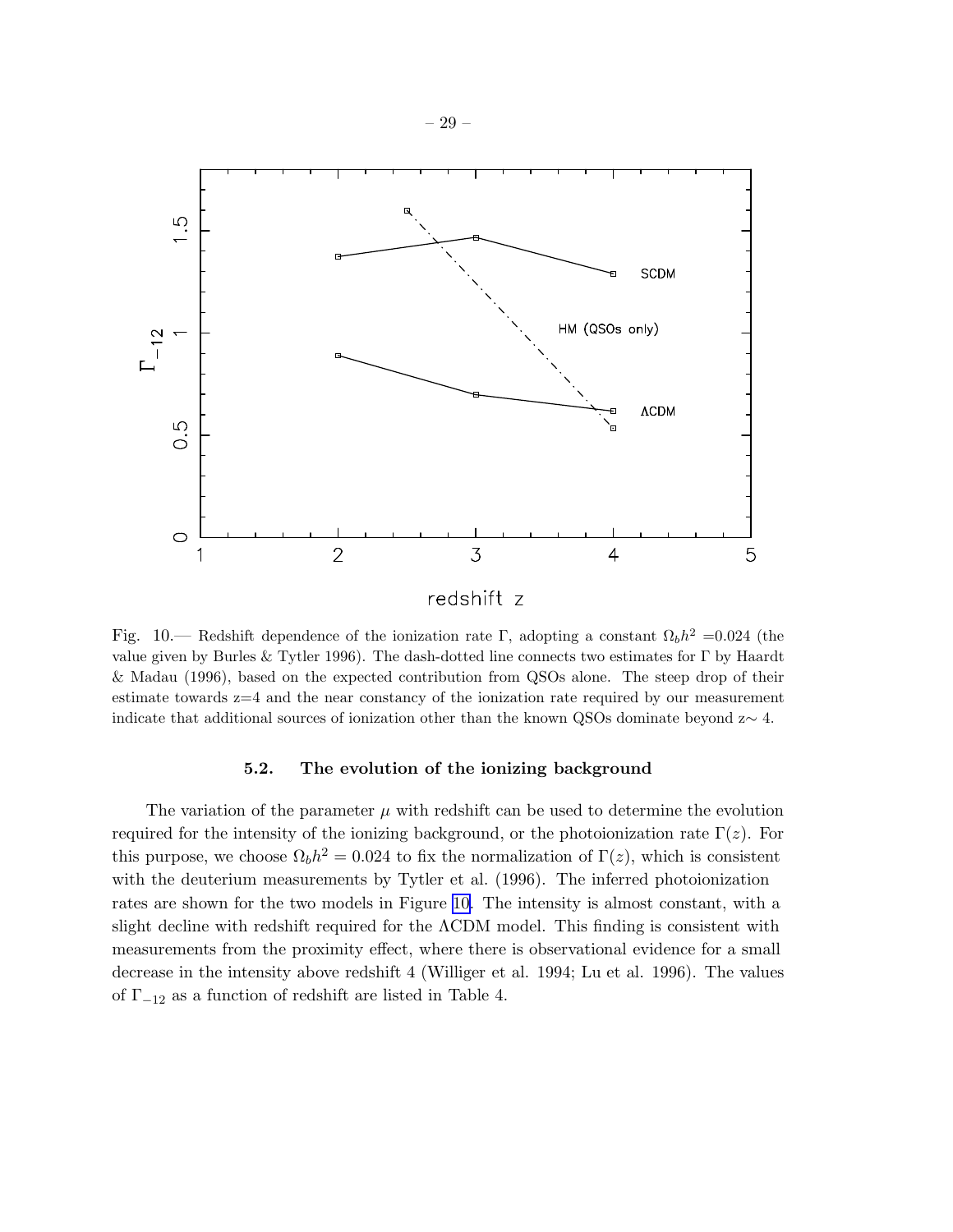Comparing to the model in HM for the intensity derived from the observed quasar luminosity function and number of absorbers, we see that the intensity is in good agreement at  $z = 2$  and  $z = 3$ . It is therefore remarkable that if the deuterium measurement of Tytler et al. (1996) is correct, then the simulations predict the same value of  $\Gamma$  as expected from the observed sources of ionizing photons. Since  $\Omega_b$  cannot be substantially larger than the value assumed here if primordial nucleosynthesis is correct (because even allowing for a large systematic error in the <sup>4</sup>He abundance, the solar system deuterium abundance would then be in conflict with the theory), our simulations then imply that sources other than the observed quasars cannot contribute significantly to  $\Gamma(z)$ , at redshifts up to three. On the other hand, the decline of  $\Gamma$  at  $z = 4$  in the HM model is not indicated by our measurement. Therefore, our models predict that sources of ionizing photons other than just the known QSOs should be present at  $z \geq 4$  to account for the cosmic background. The additional emission of photons might come from other quasars that have not yet been identified, or from star-forming galaxies. An alternative possibility is that, for  $z \ge 4$ , absorption by dust in intervening galaxies reduces the flux from quasars seen at  $z = 0$ (used in the HM computation of Γ) relative to the flux seen by the IGM at  $z \sim 4$  (Heisler  $\&$  Ostriker 1988; Miralda-Escudé  $\&$  Ostriker 1990).

### 6. Conclusions

Hydrodynamical simulations of hierarchical structure formation at high redshift have now reached a degree of realism enabling us to determine cosmological parameters from a comparison of the simulated HI distribution with observational data about the  $Ly\alpha$ forest. Here we have compared the distribution of flux decrements in simulations and observations, and we have measured the quantity  $(\Omega_b h^2)^2/[\Gamma H(z)]$  by scaling the optical depth distribution of the simulated  $Ly\alpha$  forest spectra such as to match the mean flux decrement  $D$  in the observed data. As a first result we find that, in spite of some individual differences, both a  $\Lambda$ CDM model (Cen et al. 1994; Miralda-Escudé et al. 1996) and a standard CDM model (Hernquist et al. 1996) are able to reproduce the basic shape of the cumulative flux decrement distribution function well. Although not a proof, this gives additional support to hierarchical structure formation as the process that leads to the distribution of the baryonic density and temperature in the universe as manifested in QSO absorption spectra. This result is robust to the uncertainty in the allowed cosmological model within the range tested here, though other cosmological models that predict substantially different high-redshift structure may eventually be ruled out by comparison to the observed FDDF.

To measure  $\Omega_b$  separately we have estimated the ionizing background radiation from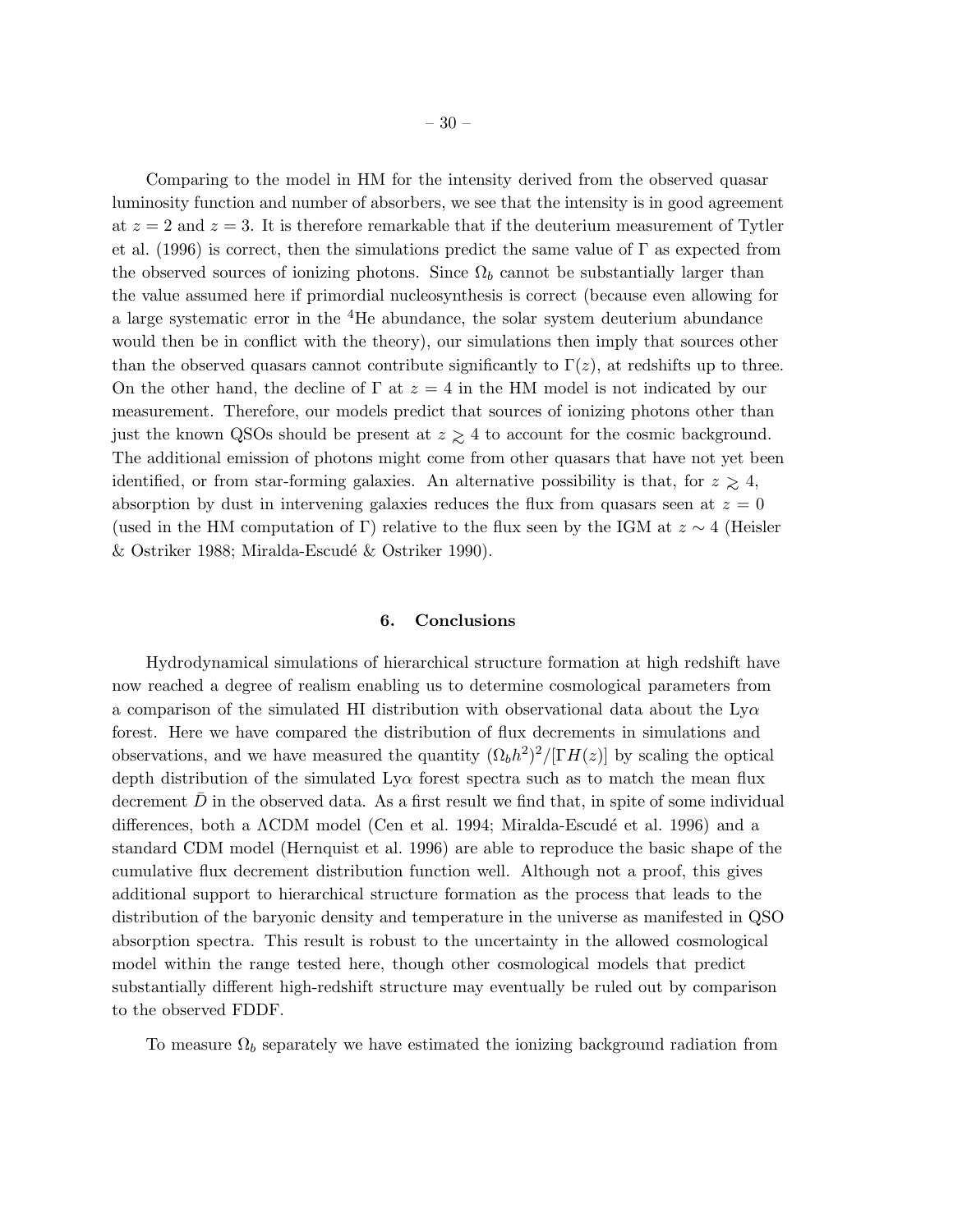the UV intensity produced by the known QSOs alone. The inferred ionization rate of neutral hydrogen,  $\Gamma > 7 \times 10^{-13}$  s<sup>-1</sup>, is a strict lower limit and is consistent with the lower range of the intensities determined from the proximity effect in the  $Ly\alpha$  forest near QSOs. The lower limit on  $\Gamma$  then translates into a lower limit on  $\Omega_b h^{3/2}$ . The limits obtained from the two simulations are different by a factor  $\sim$  1.5, but we have shown that most of this difference is related to the different temperature of the low-density gas in the simulations. After considering the uncertainty in this temperature, as well as the uncertainty in the Hubble constant, we arrive at a lower limit  $\Omega_b h^2 > 0.012$ . As we have discussed, this lower limit might be reduced in models with a lower amplitude of density fluctuations, but it is doubtful that such models would also agree with the observed distribution of the flux decrement, and that they would be able to reproduce the observed mass of baryons in the damped  $Ly\alpha$  systems.

When we take the best estimate from the models of HM for  $\Gamma$  contributed by known QSOs,  $\Gamma \simeq 1.4 \times 10^{-12} \text{ s}^{-1}$  (rather than the above lower limit), our inferred value of  $\Omega_b$  for the two models we have examined is consistent with the value implied by the deuterium abundance measurement by Tytler et al. (1996), whereas our lower limit to  $\Omega_b$ is inconsistent with the much higher deuterium values found by others (Rugers & Hogan 1996a,b and references therein). We also conclude from this result that any other sources of UV photons at high redshift could not increase the value of  $\Gamma$  to more than  $\sim 3 \times 10^{-12} \text{ s}^{-1}$ , because the very large  $\Omega_b$  that would then be implied would be inconsistent with primordial nucleosynthesis, given the Solar System deuterium abundance.

From the redshift dependence of the parameter  $\mu$  in our two models, we can also infer the required evolution of Γ. We derive an approximately constant value from  $z = 2$  to  $z = 4$ , which is in agreement with the recent measurements of the proximity effect. The decrease of Γ between  $z = 3$  and  $z = 4$  expected if the ionizing background were produced solely by the known population of QSOs (see HM) is not observed, indicating the presence of additional sources of ionizing radiation, e.g., QSOs undetected in present surveys or obscured by intervening dust, or young stars in forming galaxies.

MR is grateful to NASA for support through grant HF-01075.01-94A from the Space Telescope Science Institute. WLWS and TAB were supported by grant AST92-21365 from the National Science Foundation. JM acknowledges support from the W. M. Keck Foundation and from NASA grant NAG-51618 during his stay at IAS. DW acknowledges support from NASA Astrophysical Theory Grants NAG5-2882 and NAG5-3111. LH was supported by NSF grant ASC93-18185 and the Presidential Faculty Fellows Program. We thank the W.M. Keck Observatory Staff for their help with the observations. Supercomputing support was provided by the San Diego Supercomputing Center and the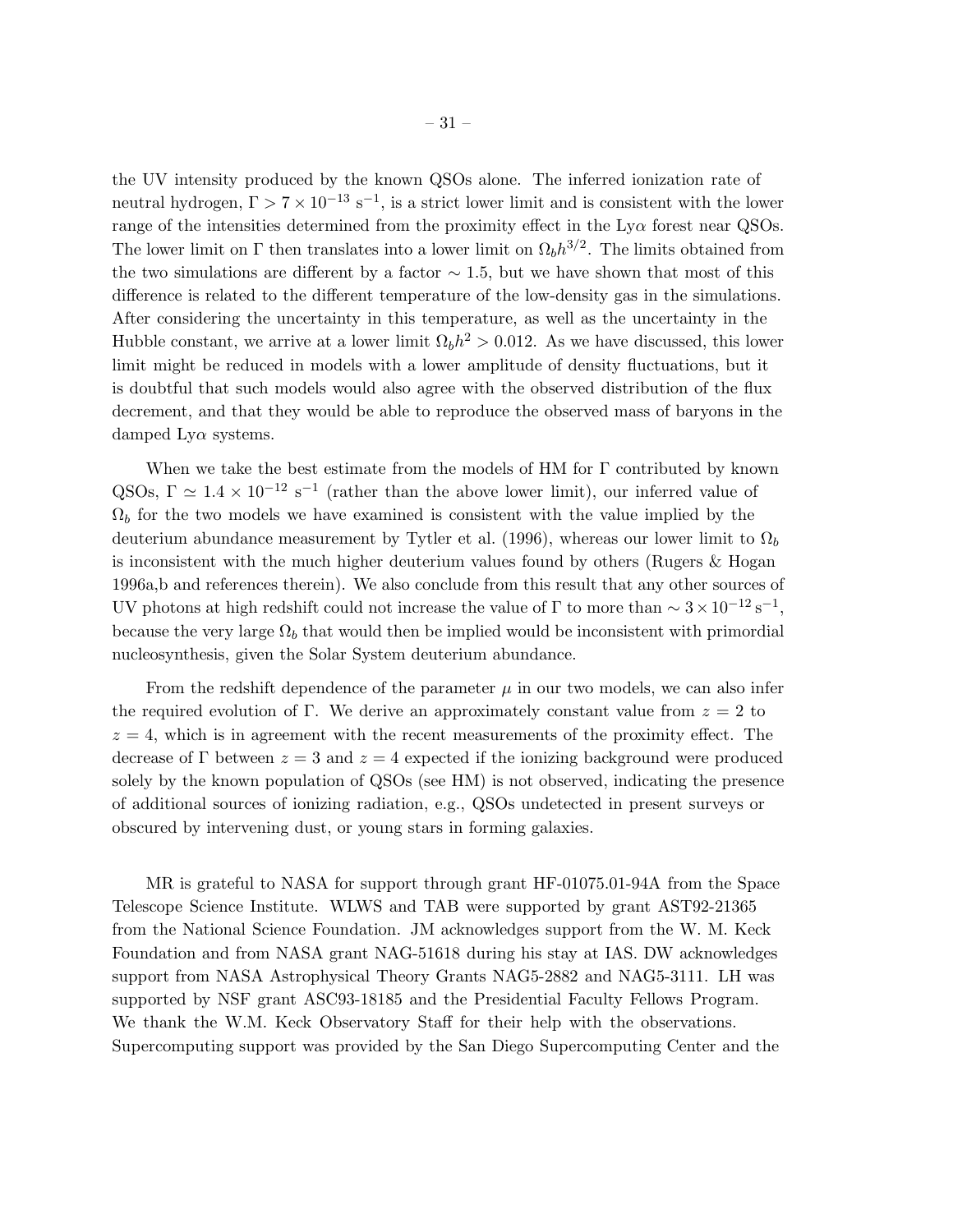Pittsburgh Supercomputing Center.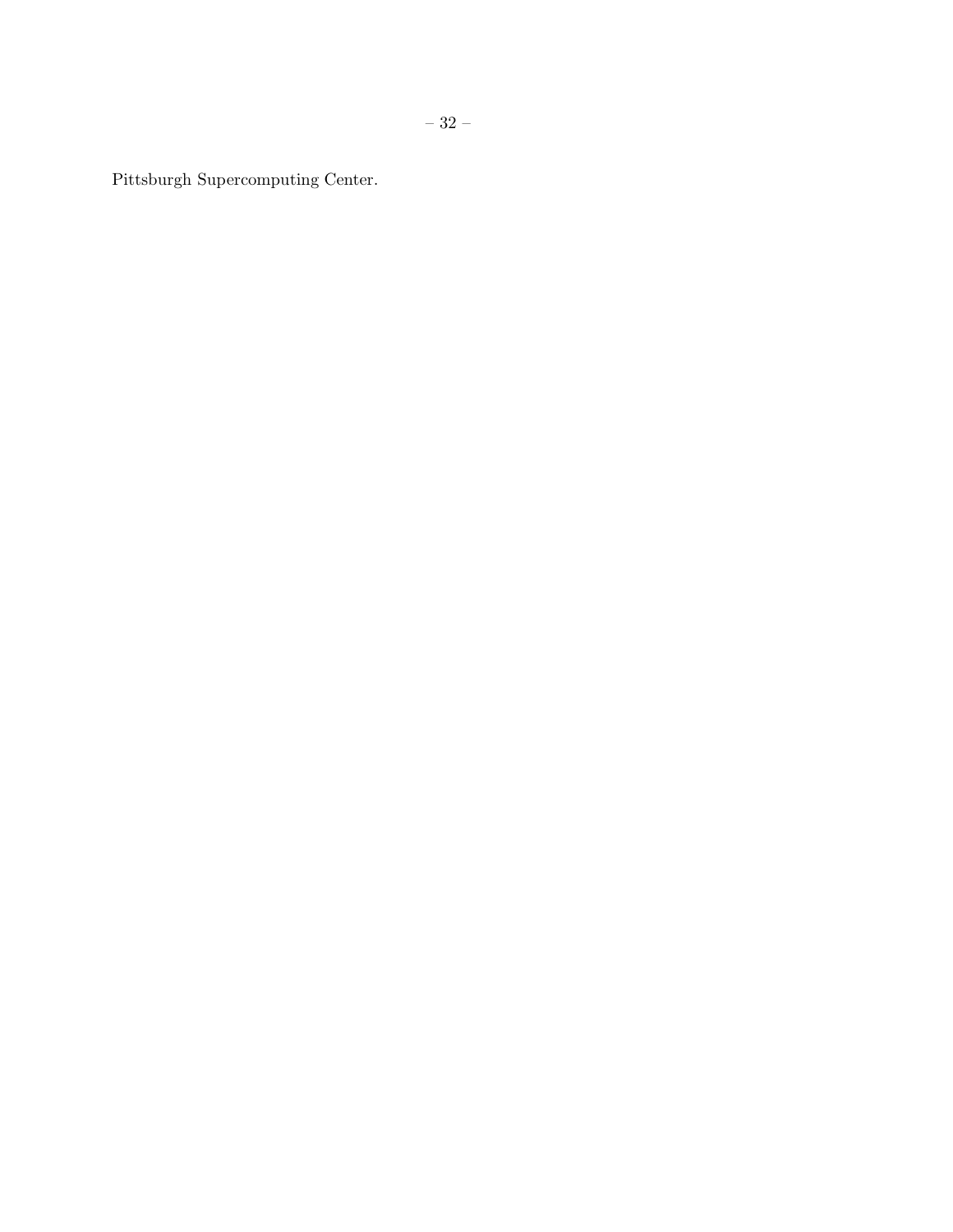#### REFERENCES

- Abel T., Anninos P., Zhang Y, Norman M.L., 1996, New Astr, subm.
- Bajtlik S., Duncan R.C., Ostriker J.P., 1988, ApJ, 327, 570
- Barlow T.A., Sargent W.L.W., 1997, AJ, in press
- Bechtold J., 1994, ApJS, 91, 1
- Bi, H.G., 1993, ApJ, 405, 479
- Bi, H.G., Davidsen, 1997, ApJ, in press
- Bristow P.D., Phillips S., 1994, MNRAS, 267, 13
- Burles S., Tytler D., 1996, preprint, [astro-ph/9603070](http://arXiv.org/abs/astro-ph/9603070)
- Carswell R.F., Webb J.K., Baldwin J.A., Atwood B., 1987, ApJ, 319, 709
- Carswell R.F., Rauch M., Weymann R.J., Cooke A.J., Webb J.K., 1994, MNRAS, 268, L1
- Cen, R., Miralda-Escud´e, J., Ostriker, J.P., Rauch, M., 1994, ApJ,437, L9
- Cooke A. J., Espey, B., Carswell R.F., 1997, MNRAS, in press.
- Couchman, H.M.P., Rees M.J., 1986, MNRAS, 221, 53
- Croft, R.A.C., Weinberg, D.H., Katz, N., Hernquist, L., 1997, ApJ, subm.
- Davé R., Hernquist L., Weinberg D.H., Katz N., 1996, ApJ, in press.
- Dekel, A., & Rees, M. J. 1994, ApJ, 422, L1
- Gardner, J. P., Katz, N., Weinberg, D. H., Hernquist, L., 1997, ApJ, subm.
- Giallongo, E., Cristiani, S., D'Odorico, S., Fontana, A., & Savaglio, S., 1996, ApJ, 466, 46
- Gunn, J.E., Peterson, B.A., 1965, ApJ, 142, 1633
- Haardt F., Madau P., 1996, ApJ, 461, 20 (HM)
- Hartwick F.D.A., Schade D., 1990, ARA&A, 28, 437 (HS)
- Hata, N., Steigman, G., Bludman, S., Langacker, P., 1996, Phys. Rev. D, in press.
- Heisler, J., Ostriker, J. P., 1988, ApJ, 332, 543
- Hellsten U., Davé R., Hernquist L., Weinberg D.H., Katz N., 1997, ApJ, subm.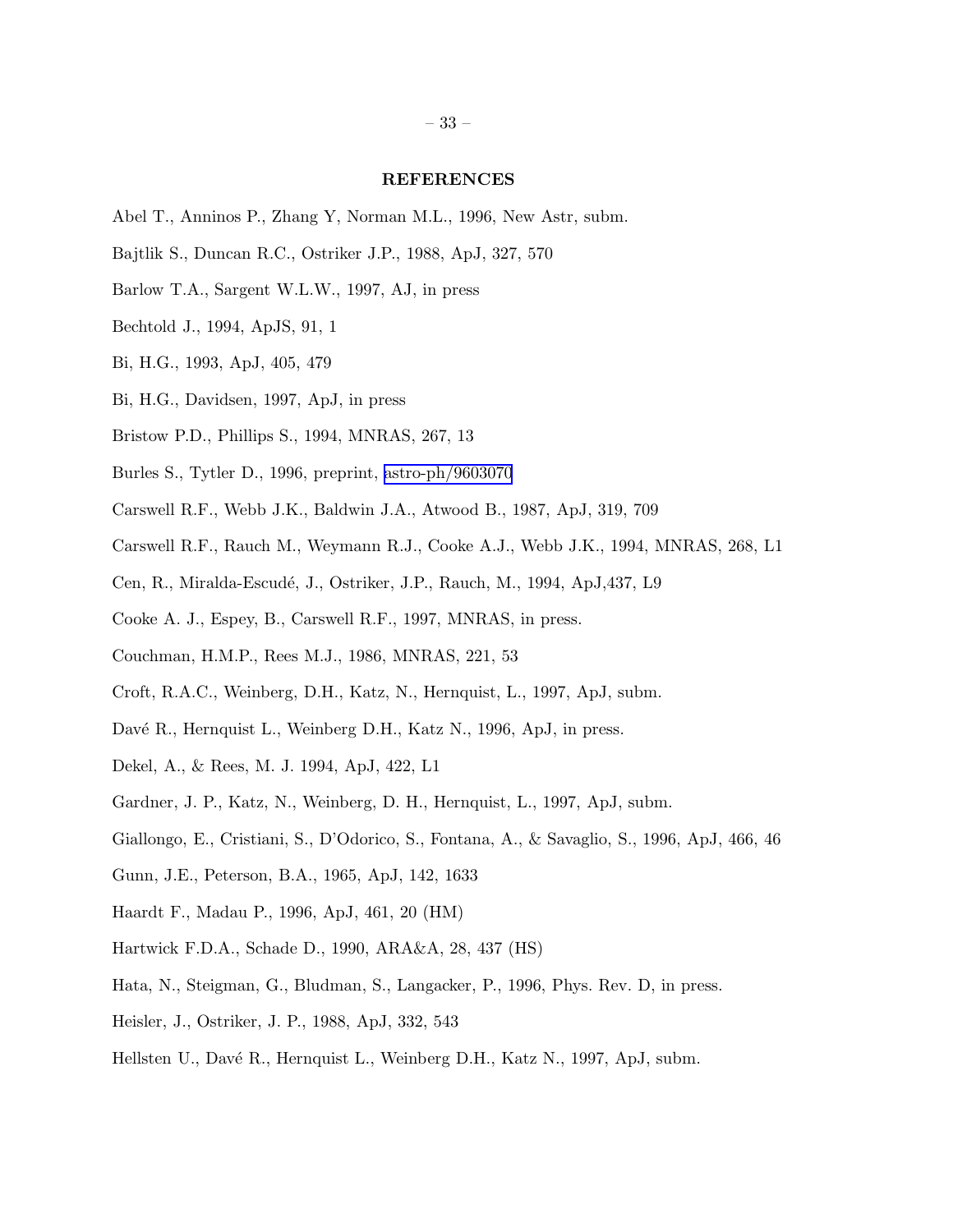- Hernquist L., Katz N., Weinberg D.H., Miralda-Escudé J., 1996,ApJ,457, L5
- Holtzman J.A., 1989, ApJS, 71, 1 1996,ApJ,457, L5
- Jungman G., Kamionkowski M., Kosowsky A., Spergel D. N. 1995, Phys. Rev. D., 54, 1332
- Katz N., Weinberg D.H., Hernquist L., Miralda-Escudè J., 1996, ApJ, 457, L57
- Laor A., Fiore F., Elvis M., Wilkes B.J., Mcdowell J.C., 1994, ApJ, 435 611
- Liddle, A. R., Lyth, D. H., Schaefer, R. K., Shafi, Q., Viana, P. T. P., 1996, MNRAS, 281, 531
- Lu L., Wolfe A.M., Turnshek D.A., 1991, ApJ, 367, 1
- Lu L., Sargent W.L.W., Womble W.S., Takada-Hidai M., 1996, ApJ, 472, 509
- Lynds, C.R., 1971, ApJ, 164, L73
- Miralda-Escudé J., Ostriker J.P., 1990, ApJ, 350, 1
- Miralda-Escudé J., Rees M.J., 1994, MNRAS, 266, 343
- Miralda-Escudé J., Cen R., Ostriker J.P., Rauch M., 1996, ApJ, 471, 582
- Miralda-Escudé J., Weinberg D.H., Hernquist L., Katz N., 1997, in prep.
- Peebles, 1971 , "Physical Cosmology", Princeton, N.J.: Princeton University Press
- Pei Y.C., 1995, ApJ, 438, 623
- Persic M., Salucci P., 1992, MNRAS, 258, P14
- Press W.H., Rybicki G.B., Schneider D.P., 1993, ApJ, 414, 64
- Rauch M., Haehnelt M.G., Steinmetz M., 1996, ApJ, in press.
- Rauch M., Haehnelt M.G., 1995, MNRAS, 275, L76
- Reisenegger A., Miralda-Escudé J., 1995, ApJ, 449 476
- Rugers M., Hogan C.J., 1996a, AJ, 111, 2135
- Rugers M., Hogan C.J., 1996b, ApJ, 459, L1
- Sargent W.L.W, Steidel C.C., Boksenberg A., 1989, ApJS, 69, 703
- Songaila A., Cowie L.L., Hogan C.J., Rugers M., 1994, Nature, 368, 599